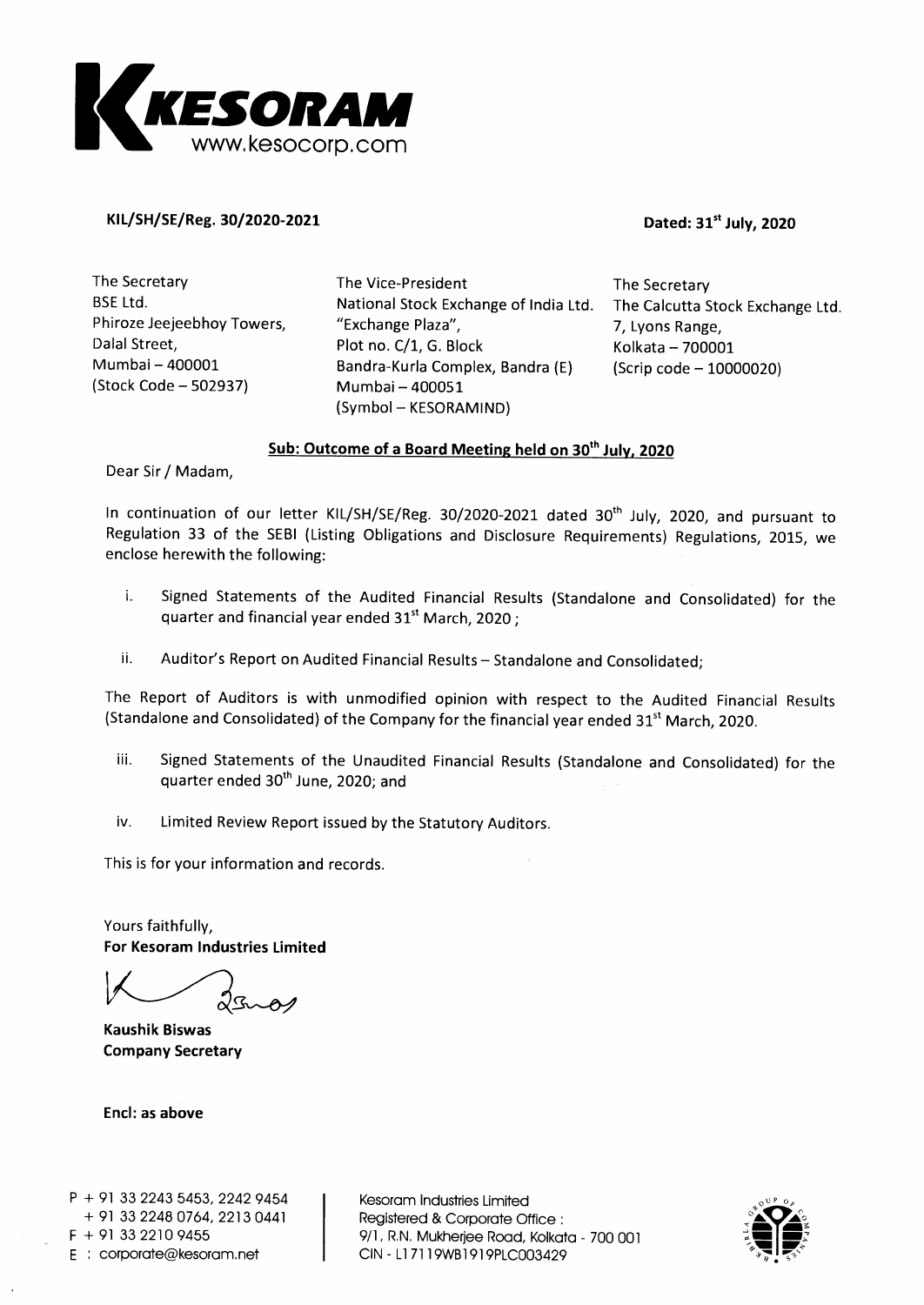INESORAM INDUSTRIES LIMITED. Rego, Office : 9/1-R. N. Mukherjee Road, Kolkata - 700 001-

 $\mathbf{r}$ 

Statement of Standaione and Consolidated Audited Financial Results for the quarter and year ended 31st March, 2020

|                                                                                                     |                                                                                                                                                                                                                                                                                                                                                                                                                                                                                                                                                                       | Current                                   |                                                                                                                                            | Standalone                                                                                                    |                                                                                                                                                  |                                                                                                                                        |                                                                                                                             |                                                                                            | Consolidated                                                                 |                                                                                                                                                                              |                                                                                         |
|-----------------------------------------------------------------------------------------------------|-----------------------------------------------------------------------------------------------------------------------------------------------------------------------------------------------------------------------------------------------------------------------------------------------------------------------------------------------------------------------------------------------------------------------------------------------------------------------------------------------------------------------------------------------------------------------|-------------------------------------------|--------------------------------------------------------------------------------------------------------------------------------------------|---------------------------------------------------------------------------------------------------------------|--------------------------------------------------------------------------------------------------------------------------------------------------|----------------------------------------------------------------------------------------------------------------------------------------|-----------------------------------------------------------------------------------------------------------------------------|--------------------------------------------------------------------------------------------|------------------------------------------------------------------------------|------------------------------------------------------------------------------------------------------------------------------------------------------------------------------|-----------------------------------------------------------------------------------------|
|                                                                                                     |                                                                                                                                                                                                                                                                                                                                                                                                                                                                                                                                                                       |                                           | Preceeding                                                                                                                                 | Corresponding                                                                                                 |                                                                                                                                                  |                                                                                                                                        | Current                                                                                                                     | Preceeding                                                                                 | Corresponding                                                                |                                                                                                                                                                              |                                                                                         |
|                                                                                                     |                                                                                                                                                                                                                                                                                                                                                                                                                                                                                                                                                                       | three<br>months<br>ended                  | three<br>months<br>ended                                                                                                                   | three months<br>ended in the<br>previous year                                                                 | Current<br>Year<br>ended                                                                                                                         | Previous<br>Year<br>ended                                                                                                              | three<br>months<br>ended                                                                                                    | three<br>months<br>ended                                                                   | three months<br>ended in the<br>previous year                                | Current<br>Year<br>ended                                                                                                                                                     | Previous<br>Year<br>ended                                                               |
| Particulars                                                                                         |                                                                                                                                                                                                                                                                                                                                                                                                                                                                                                                                                                       |                                           | 31/12/2019                                                                                                                                 | 31/03/2019<br>Refer Note 3                                                                                    | 31/03/2020                                                                                                                                       | 31/03/2019<br>Refer Note 3                                                                                                             | 31/03/2020                                                                                                                  | 31/12/2019                                                                                 | 31/03/2019<br>Refer Note 3                                                   | 31/03/2020                                                                                                                                                                   | 31/03/2019<br>Refer Note 3                                                              |
|                                                                                                     |                                                                                                                                                                                                                                                                                                                                                                                                                                                                                                                                                                       |                                           | (Unaudited)                                                                                                                                | (Unaudited)                                                                                                   | (Audited)                                                                                                                                        | (Audited)                                                                                                                              | (Unaudited)                                                                                                                 | (Unaudited)                                                                                | (Unaudited)                                                                  | (Audited)                                                                                                                                                                    | (Audited)                                                                               |
| lincome                                                                                             |                                                                                                                                                                                                                                                                                                                                                                                                                                                                                                                                                                       |                                           |                                                                                                                                            |                                                                                                               |                                                                                                                                                  |                                                                                                                                        |                                                                                                                             |                                                                                            |                                                                              |                                                                                                                                                                              |                                                                                         |
|                                                                                                     |                                                                                                                                                                                                                                                                                                                                                                                                                                                                                                                                                                       |                                           |                                                                                                                                            |                                                                                                               |                                                                                                                                                  |                                                                                                                                        |                                                                                                                             |                                                                                            |                                                                              |                                                                                                                                                                              | 0.903.91                                                                                |
|                                                                                                     |                                                                                                                                                                                                                                                                                                                                                                                                                                                                                                                                                                       |                                           |                                                                                                                                            |                                                                                                               |                                                                                                                                                  |                                                                                                                                        |                                                                                                                             |                                                                                            |                                                                              |                                                                                                                                                                              | 60.96                                                                                   |
|                                                                                                     |                                                                                                                                                                                                                                                                                                                                                                                                                                                                                                                                                                       |                                           |                                                                                                                                            |                                                                                                               |                                                                                                                                                  |                                                                                                                                        |                                                                                                                             |                                                                                            |                                                                              |                                                                                                                                                                              | 2,964.87                                                                                |
| Expenses                                                                                            |                                                                                                                                                                                                                                                                                                                                                                                                                                                                                                                                                                       |                                           |                                                                                                                                            |                                                                                                               |                                                                                                                                                  |                                                                                                                                        |                                                                                                                             |                                                                                            |                                                                              |                                                                                                                                                                              | 37492                                                                                   |
| (b) Changes in inventories of finished goods                                                        |                                                                                                                                                                                                                                                                                                                                                                                                                                                                                                                                                                       | 347                                       | 26 65                                                                                                                                      | 12.71                                                                                                         | (583)                                                                                                                                            | 763                                                                                                                                    | (4.74)                                                                                                                      | 30 29                                                                                      | 12.60                                                                        | (1.91)                                                                                                                                                                       | 2056                                                                                    |
| work-in-progress and stock-in-trade                                                                 |                                                                                                                                                                                                                                                                                                                                                                                                                                                                                                                                                                       |                                           |                                                                                                                                            |                                                                                                               |                                                                                                                                                  |                                                                                                                                        |                                                                                                                             |                                                                                            |                                                                              |                                                                                                                                                                              | 205 61                                                                                  |
|                                                                                                     |                                                                                                                                                                                                                                                                                                                                                                                                                                                                                                                                                                       |                                           |                                                                                                                                            |                                                                                                               |                                                                                                                                                  |                                                                                                                                        |                                                                                                                             |                                                                                            |                                                                              | 112.61                                                                                                                                                                       | 10799                                                                                   |
|                                                                                                     |                                                                                                                                                                                                                                                                                                                                                                                                                                                                                                                                                                       |                                           | 8262                                                                                                                                       | 73 53                                                                                                         | 315 05                                                                                                                                           |                                                                                                                                        | 84.70                                                                                                                       | 89.29                                                                                      | 84 45                                                                        | 343.64                                                                                                                                                                       | 356 50                                                                                  |
| <b>15</b> Power and fuel                                                                            |                                                                                                                                                                                                                                                                                                                                                                                                                                                                                                                                                                       | 135.54                                    | 144 51                                                                                                                                     | 198.93                                                                                                        | 639 12                                                                                                                                           | 677.92                                                                                                                                 | 149.71                                                                                                                      | 160 51                                                                                     | 211.38                                                                       | 694,96                                                                                                                                                                       | 727.24                                                                                  |
| g) Packing and carnage                                                                              |                                                                                                                                                                                                                                                                                                                                                                                                                                                                                                                                                                       | 17392                                     | 208.15                                                                                                                                     | 262 93                                                                                                        | 82170                                                                                                                                            | 918.03                                                                                                                                 | 175 09                                                                                                                      | 209 34                                                                                     | 264.00                                                                       | \$26,36                                                                                                                                                                      | 922.60                                                                                  |
| in) Other expenses                                                                                  |                                                                                                                                                                                                                                                                                                                                                                                                                                                                                                                                                                       |                                           |                                                                                                                                            |                                                                                                               |                                                                                                                                                  |                                                                                                                                        |                                                                                                                             |                                                                                            |                                                                              |                                                                                                                                                                              | 36183                                                                                   |
| Total Expenses (2(a) to 2(h)]                                                                       |                                                                                                                                                                                                                                                                                                                                                                                                                                                                                                                                                                       | 553.34                                    | 651.30                                                                                                                                     | 716.85                                                                                                        | 2,507.68                                                                                                                                         | 2,666.09                                                                                                                               | 638.09                                                                                                                      | 747.14                                                                                     | 808.08                                                                       | 2,873.52                                                                                                                                                                     | 3,077.25                                                                                |
| Profit/(Loss) before exceptional items                                                              |                                                                                                                                                                                                                                                                                                                                                                                                                                                                                                                                                                       | (54.47)                                   | (77.23)                                                                                                                                    | 84.94                                                                                                         | (98.36)                                                                                                                                          | (3.32)                                                                                                                                 | (82.17)                                                                                                                     | (102.42)                                                                                   | 62.50                                                                        | (187.53)                                                                                                                                                                     | (112.38)                                                                                |
| Exceptional items (Refer Note 8)                                                                    |                                                                                                                                                                                                                                                                                                                                                                                                                                                                                                                                                                       | (387.12)                                  | $\tilde{\phantom{a}}$                                                                                                                      |                                                                                                               | (387 12)                                                                                                                                         |                                                                                                                                        |                                                                                                                             | J.                                                                                         |                                                                              |                                                                                                                                                                              |                                                                                         |
| Profit/(Loss) before tax (3+4)                                                                      |                                                                                                                                                                                                                                                                                                                                                                                                                                                                                                                                                                       | (441.59)                                  |                                                                                                                                            | 84.94                                                                                                         | (485.50)                                                                                                                                         | (3.32)                                                                                                                                 | (82.17)                                                                                                                     |                                                                                            | 62.50                                                                        | (187.53)                                                                                                                                                                     | (112.38)                                                                                |
|                                                                                                     |                                                                                                                                                                                                                                                                                                                                                                                                                                                                                                                                                                       |                                           |                                                                                                                                            |                                                                                                               |                                                                                                                                                  |                                                                                                                                        |                                                                                                                             |                                                                                            |                                                                              |                                                                                                                                                                              |                                                                                         |
| (a) Current tax charge / (credit) (in respect of earlier year)<br>b) Deferred tax charge / (credit) |                                                                                                                                                                                                                                                                                                                                                                                                                                                                                                                                                                       |                                           |                                                                                                                                            | (11.95)                                                                                                       | $\ddot{\phantom{a}}$                                                                                                                             | (11.95)                                                                                                                                | $\ddot{\phantom{0}}$                                                                                                        | ò.                                                                                         | (11.95)                                                                      |                                                                                                                                                                              | (11.95)<br>$\bullet$                                                                    |
| Net Profit/(Loss) for the period from continuing<br>operations (5-6)                                |                                                                                                                                                                                                                                                                                                                                                                                                                                                                                                                                                                       | (441.59)                                  | (77.23)                                                                                                                                    | 96.89                                                                                                         | (485.50)                                                                                                                                         | 8.63                                                                                                                                   | (82.17)                                                                                                                     |                                                                                            | 74.45                                                                        | (187.53)                                                                                                                                                                     | (100.43)                                                                                |
| Loss before tax from discontinued operations (Refer Note 2)                                         |                                                                                                                                                                                                                                                                                                                                                                                                                                                                                                                                                                       |                                           | ä,                                                                                                                                         | (76.14)                                                                                                       |                                                                                                                                                  | (26288)                                                                                                                                |                                                                                                                             | $\alpha$                                                                                   | (75.14)                                                                      |                                                                                                                                                                              | (262.88)                                                                                |
| Tax charge / (Credit) of discontinued operations                                                    |                                                                                                                                                                                                                                                                                                                                                                                                                                                                                                                                                                       |                                           |                                                                                                                                            |                                                                                                               |                                                                                                                                                  |                                                                                                                                        |                                                                                                                             |                                                                                            |                                                                              |                                                                                                                                                                              |                                                                                         |
| Loss from discontinued operations after Tax (8-9)                                                   |                                                                                                                                                                                                                                                                                                                                                                                                                                                                                                                                                                       |                                           |                                                                                                                                            | (76.14)                                                                                                       |                                                                                                                                                  | (262.88)                                                                                                                               |                                                                                                                             | ä,                                                                                         |                                                                              |                                                                                                                                                                              | (262.88)                                                                                |
| Profit/(Loss) for the period (7+10)                                                                 |                                                                                                                                                                                                                                                                                                                                                                                                                                                                                                                                                                       | (441.59)                                  |                                                                                                                                            | 20.75                                                                                                         | (485.50)                                                                                                                                         | (254.25)                                                                                                                               | (82.17)                                                                                                                     |                                                                                            | (1.69)                                                                       | (187.53)                                                                                                                                                                     | (363.31)                                                                                |
| Other Comprehensive Income (net of tax expense)                                                     |                                                                                                                                                                                                                                                                                                                                                                                                                                                                                                                                                                       |                                           |                                                                                                                                            |                                                                                                               |                                                                                                                                                  |                                                                                                                                        |                                                                                                                             |                                                                                            |                                                                              |                                                                                                                                                                              |                                                                                         |
|                                                                                                     |                                                                                                                                                                                                                                                                                                                                                                                                                                                                                                                                                                       |                                           |                                                                                                                                            |                                                                                                               |                                                                                                                                                  |                                                                                                                                        |                                                                                                                             |                                                                                            |                                                                              |                                                                                                                                                                              | (61.10)                                                                                 |
|                                                                                                     |                                                                                                                                                                                                                                                                                                                                                                                                                                                                                                                                                                       |                                           |                                                                                                                                            | 221                                                                                                           |                                                                                                                                                  | 004                                                                                                                                    |                                                                                                                             |                                                                                            | 221                                                                          |                                                                                                                                                                              | 0.04                                                                                    |
|                                                                                                     |                                                                                                                                                                                                                                                                                                                                                                                                                                                                                                                                                                       | (453.01)                                  |                                                                                                                                            | 28.11                                                                                                         | (496.87)                                                                                                                                         | (252.70)                                                                                                                               | (97.22)                                                                                                                     |                                                                                            | 8.94                                                                         | (203.55)                                                                                                                                                                     | (424.37)                                                                                |
| Paid-up equity share capital                                                                        |                                                                                                                                                                                                                                                                                                                                                                                                                                                                                                                                                                       |                                           |                                                                                                                                            |                                                                                                               |                                                                                                                                                  |                                                                                                                                        |                                                                                                                             |                                                                                            |                                                                              | 142.69                                                                                                                                                                       | 142.59                                                                                  |
|                                                                                                     |                                                                                                                                                                                                                                                                                                                                                                                                                                                                                                                                                                       |                                           |                                                                                                                                            |                                                                                                               |                                                                                                                                                  |                                                                                                                                        |                                                                                                                             |                                                                                            |                                                                              | (239.84)                                                                                                                                                                     | (30.33)                                                                                 |
|                                                                                                     |                                                                                                                                                                                                                                                                                                                                                                                                                                                                                                                                                                       |                                           |                                                                                                                                            |                                                                                                               |                                                                                                                                                  |                                                                                                                                        |                                                                                                                             |                                                                                            |                                                                              |                                                                                                                                                                              |                                                                                         |
| [Face value of Rs 10/- per share]                                                                   |                                                                                                                                                                                                                                                                                                                                                                                                                                                                                                                                                                       |                                           |                                                                                                                                            |                                                                                                               |                                                                                                                                                  |                                                                                                                                        |                                                                                                                             |                                                                                            |                                                                              |                                                                                                                                                                              |                                                                                         |
| a) Continuing Operations :                                                                          |                                                                                                                                                                                                                                                                                                                                                                                                                                                                                                                                                                       |                                           |                                                                                                                                            |                                                                                                               |                                                                                                                                                  |                                                                                                                                        |                                                                                                                             |                                                                                            |                                                                              |                                                                                                                                                                              |                                                                                         |
|                                                                                                     |                                                                                                                                                                                                                                                                                                                                                                                                                                                                                                                                                                       |                                           |                                                                                                                                            |                                                                                                               |                                                                                                                                                  | 0.64                                                                                                                                   | (5.76)                                                                                                                      | $(7 * 3)$                                                                                  | 5 2 2                                                                        | 113.15)                                                                                                                                                                      | (7.04)<br>(7.04)                                                                        |
| b) Discontinued Operations :                                                                        |                                                                                                                                                                                                                                                                                                                                                                                                                                                                                                                                                                       |                                           |                                                                                                                                            |                                                                                                               |                                                                                                                                                  |                                                                                                                                        |                                                                                                                             |                                                                                            |                                                                              |                                                                                                                                                                              |                                                                                         |
| - Basic EPS                                                                                         | R <sub>S</sub>                                                                                                                                                                                                                                                                                                                                                                                                                                                                                                                                                        |                                           |                                                                                                                                            | (5.34)                                                                                                        |                                                                                                                                                  | (18.45)                                                                                                                                |                                                                                                                             |                                                                                            |                                                                              |                                                                                                                                                                              | 118.45<br>(18.45)                                                                       |
|                                                                                                     |                                                                                                                                                                                                                                                                                                                                                                                                                                                                                                                                                                       |                                           |                                                                                                                                            |                                                                                                               |                                                                                                                                                  |                                                                                                                                        |                                                                                                                             |                                                                                            |                                                                              |                                                                                                                                                                              |                                                                                         |
| (2) Continuing and discontinued Operations :<br>$-$ Basic EPS                                       | २९                                                                                                                                                                                                                                                                                                                                                                                                                                                                                                                                                                    | (30.97)                                   | (5.42)                                                                                                                                     | 146                                                                                                           | (34.06)                                                                                                                                          | (77.84)                                                                                                                                | 품 74                                                                                                                        | 空间数                                                                                        | (0.12)                                                                       | (11.15)                                                                                                                                                                      | 25.49                                                                                   |
|                                                                                                     |                                                                                                                                                                                                                                                                                                                                                                                                                                                                                                                                                                       | (30.97)                                   | (5.42)                                                                                                                                     | 148                                                                                                           | (34.05)                                                                                                                                          | (7784)                                                                                                                                 | 578,                                                                                                                        | 레 1명)                                                                                      | (3.12)                                                                       | 化分散                                                                                                                                                                          | (25.49)                                                                                 |
|                                                                                                     | a) Revenue from Operations<br>(b) Other income<br>Total Income [1(a) + 1(b)]<br>a) Cost of Materials consumed<br>ic) Employee benefits expense [Refer note 11]<br>d) Depreciation and amortisation expense<br>e) Finance Costs<br>and tax $(1-2)$<br>Tax expense<br>(Refer Note 1)<br><b>Continued Operations</b><br><b>Discontinued Operations</b><br>Total Comprehensive Income (11+12)<br>(Face value Rs 10/-per share)<br>Reserves excluding Revaluation Reserve<br>Earnings Per Share (EPS) (Not Annualised)<br>Basic EPS<br>Diluted EPS<br><b>I</b> Diluted EPS | $\mathbf{R}^{\mathrm{c}}$<br>ન્સ્ટ<br>Rs. | 31/03/2020<br>(Unaudited)<br>466.09<br>3278<br>498.87<br>6007<br>26 52<br>2304<br>76.89<br>5389<br>(11.42)<br>142.59<br>(30.97)<br>(30.97) | 559 56<br>14.51<br>574.07<br>5682<br>34.18<br>2288<br>75.49<br>002<br>(5.42)<br>(5.42)<br>$\hat{\phantom{a}}$ | 78329<br>1850<br>801.79<br>6493<br>0.85<br>21.70<br>8127<br>(77.23)<br>(77.23)<br>5 1 5<br>(77.21)<br>142.59<br>142.59<br>6.80<br>6.80<br>t5.34, | 2,329 95<br>79 35<br>2,409.30<br>246 68<br>133 93<br>9126<br>265.77<br>(11.37)<br>142.59<br>(115.23)<br>(3405)<br>(34.05)<br>$\lambda$ | 2,580 56<br>82.21<br>2,662.77<br>253 68<br>121 61<br>6792<br>282.59<br>31671<br>1.51<br>142.59<br>387.60<br>0.61<br>(18.46) | 532.49<br>23.43<br>555.92<br>88.86<br>48.55<br>29.04<br>6688<br>(1505)<br>142.59<br>(5.76) | 64076<br>396<br>644,72<br>88.37<br>5577<br>27.99<br>8558<br>142.59<br>(7.18) | 860 58<br>10.00<br>870.58<br>9578<br>2045<br>27 00<br>92.42<br>(102.42)<br>(102.42)<br>(76.14)<br>(102.42)<br>(0.14)<br>842<br>(102.56)<br>142.59<br>522<br>(5.34)<br>(5.34) | 2.645 64<br>40 35<br>2,685.99<br>369.16<br>219.55<br>309.15<br>(1602)<br><b>(13.15)</b> |

œ  $Kol-1$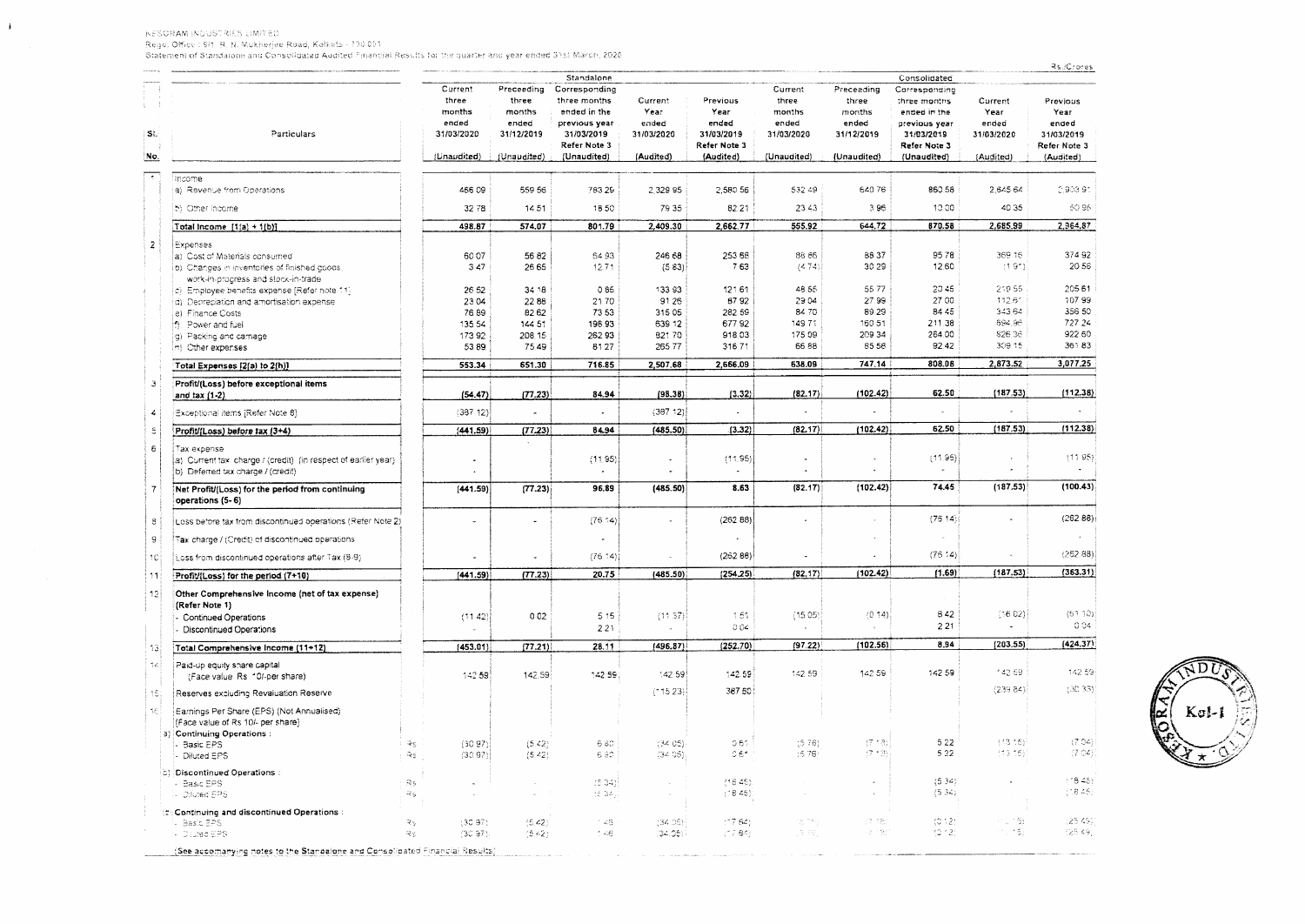#### **KESORAM INDUSTRIES LIMITED Regd. Office : 9/1, R. N. Mukherjee Road, Kolkata 700 001 Statement of Standalone and Consolidated Audited Financial Results for the quarter and year ended 31st March, 2020**

**Statement of Segment Revenue, Results, Assets and Liabilities** 

|                |                                                          |                                                   |                                                      |                                                                                              |                                        | Rs./Crores                                              |
|----------------|----------------------------------------------------------|---------------------------------------------------|------------------------------------------------------|----------------------------------------------------------------------------------------------|----------------------------------------|---------------------------------------------------------|
|                |                                                          |                                                   |                                                      | Consolidated                                                                                 |                                        |                                                         |
| SI.<br>No.     | <b>Particulars</b>                                       | Current<br>three<br>months<br>ended<br>31/03/2020 | Preceeding<br>three<br>months<br>ended<br>31/12/2019 | Corresponding<br>three months<br>ended in the<br>previous year<br>31/03/2019<br>Refer Note A | Current<br>Year<br>ended<br>31/03/2020 | Previous<br>Year<br>ended<br>31/03/2019<br>Refer Note A |
|                |                                                          | (Unaudited)                                       | (Unaudited)                                          | and Note 2<br>(Unaudited)                                                                    | (Audited)                              | and Note 2                                              |
|                |                                                          |                                                   |                                                      |                                                                                              |                                        | (Audited)                                               |
| $\mathbf{1}$   | Segment Revenue                                          |                                                   |                                                      |                                                                                              |                                        |                                                         |
| a              | Cement                                                   | 466.09                                            | 559.56                                               | 783.28                                                                                       | 2.329.95                               | 2,580 56                                                |
| b              | Rayon, T.P. and Chemicals                                | 66.40                                             | 81.20                                                | 77 30                                                                                        | 315.69                                 | 323 35                                                  |
|                | Total                                                    | 532.49                                            | 640.76                                               | 860.58                                                                                       | 2,645.64                               | 2,903 91                                                |
|                | Less: Inter Segment Revenue (at cost)<br>Sales /Income   |                                                   |                                                      |                                                                                              |                                        |                                                         |
|                |                                                          | 532.49                                            | 640,76                                               | 860.58                                                                                       | 2,645.64                               | 2,903.91                                                |
|                | Total Revenue from Operations                            | 532.49                                            | 640,76                                               | 860.58                                                                                       | 2,645.64                               | 2,903 91                                                |
|                |                                                          | (0.00)                                            | (0.00)                                               | (0.00)                                                                                       | 0.00                                   | 0.00                                                    |
| $\overline{c}$ | Segment Results [Profit /(Loss) before tax and interest] |                                                   |                                                      |                                                                                              |                                        |                                                         |
| a              | Cement                                                   | 10.25                                             | (8.71)                                               | 133.58                                                                                       | 157 44                                 | 21843                                                   |
| b              | Rayon, T.P. and Chemicals                                | (9.08)                                            | (7.32)                                               | 2.72                                                                                         | (9.51)                                 | 549                                                     |
|                | Total                                                    | 1.17                                              | (16.03)                                              | 136.30                                                                                       | 147.93                                 | 223 92                                                  |
|                | Less:                                                    |                                                   |                                                      |                                                                                              |                                        |                                                         |
|                | Interest                                                 | 83.34                                             | 86.39                                                | 73.80                                                                                        | 335.46                                 | 336 30                                                  |
|                | Total Profit/(Loss) before tax                           | (82.17)                                           | (102.42)                                             | 62.50                                                                                        | (18753)                                | (112.38)                                                |
| 3              | Segment Assets                                           |                                                   |                                                      |                                                                                              |                                        |                                                         |
|                |                                                          |                                                   |                                                      |                                                                                              |                                        |                                                         |
| a              | Cement                                                   | 2,561.93                                          | 2.610.86                                             | 2,493.93                                                                                     | 2.561.93                               | 2,493 93                                                |
| b              | Rayon, T.P. and Chemicals                                | 649.94                                            | 654.87                                               | 644.17                                                                                       | 649.94                                 | 644.17                                                  |
|                | Total                                                    | 3,211.87                                          | 3,265.73                                             | 3,138,10                                                                                     | 3,211 87                               | 3,138.10                                                |
| 4              | <b>Segment Liabilities</b>                               |                                                   |                                                      |                                                                                              |                                        |                                                         |
| a              | Cement                                                   | 3,004.11                                          | 2,937.98                                             | 2,733.37                                                                                     | 3,004.11                               | 2,733 37                                                |
| þ              | Rayon, T.P. and Chemicals                                | 304.91                                            | 327.88                                               | 298.44                                                                                       | 304 91                                 | 298 44                                                  |
|                | Total                                                    | 3,309.02                                          | 3,265.86                                             | 3,031.81                                                                                     | 3,309.02                               | 3,031 81                                                |

| А. | Information related to discontinued operations                                                                                                              |
|----|-------------------------------------------------------------------------------------------------------------------------------------------------------------|
|    | CONTRACTOR AND ALLOW CONTRACTOR COMMUNICATION CONTRACTOR CONTRACTOR CONTRACTOR CONTRACTOR CONTRACTOR CONTRACTOR CONTRACTOR CONTRACTOR CONTRACTOR CONTRACTOR |

| Information related to discontinued operations<br>Rs./Crores |                                                                                             |                                                             |  |
|--------------------------------------------------------------|---------------------------------------------------------------------------------------------|-------------------------------------------------------------|--|
| <b>Particulars</b>                                           | Corresponding<br>three months<br>ended in the<br>previous year<br>31/03/2019<br>(Unaudited) | <b>Previous</b><br>vear<br>ended<br>31-03-2019<br>(Audited) |  |
| Segment Revenue (Net Sales /Income<br>А<br>from              | 253.29                                                                                      | 1,298,10                                                    |  |
| В.<br>Segment Results (Loss before Interest & Tax)           | (35.81)                                                                                     | (107.02)                                                    |  |
| C. Finance Cost                                              | 40.33                                                                                       | 155.86                                                      |  |
| Total Loss before tax                                        | (76.14)                                                                                     | (262 88)                                                    |  |
| E<br>Segment Assets                                          | 1.827.88                                                                                    | 1.827.88                                                    |  |
| Segment Liabilities                                          | 1.822.00                                                                                    | 182200                                                      |  |



Note: Pursuant to restructuring, the tyre business has been demerged from Kesoram Industries Limited Therefore, at standalone financial statement level, the Company operates in one segment i.e "Cement"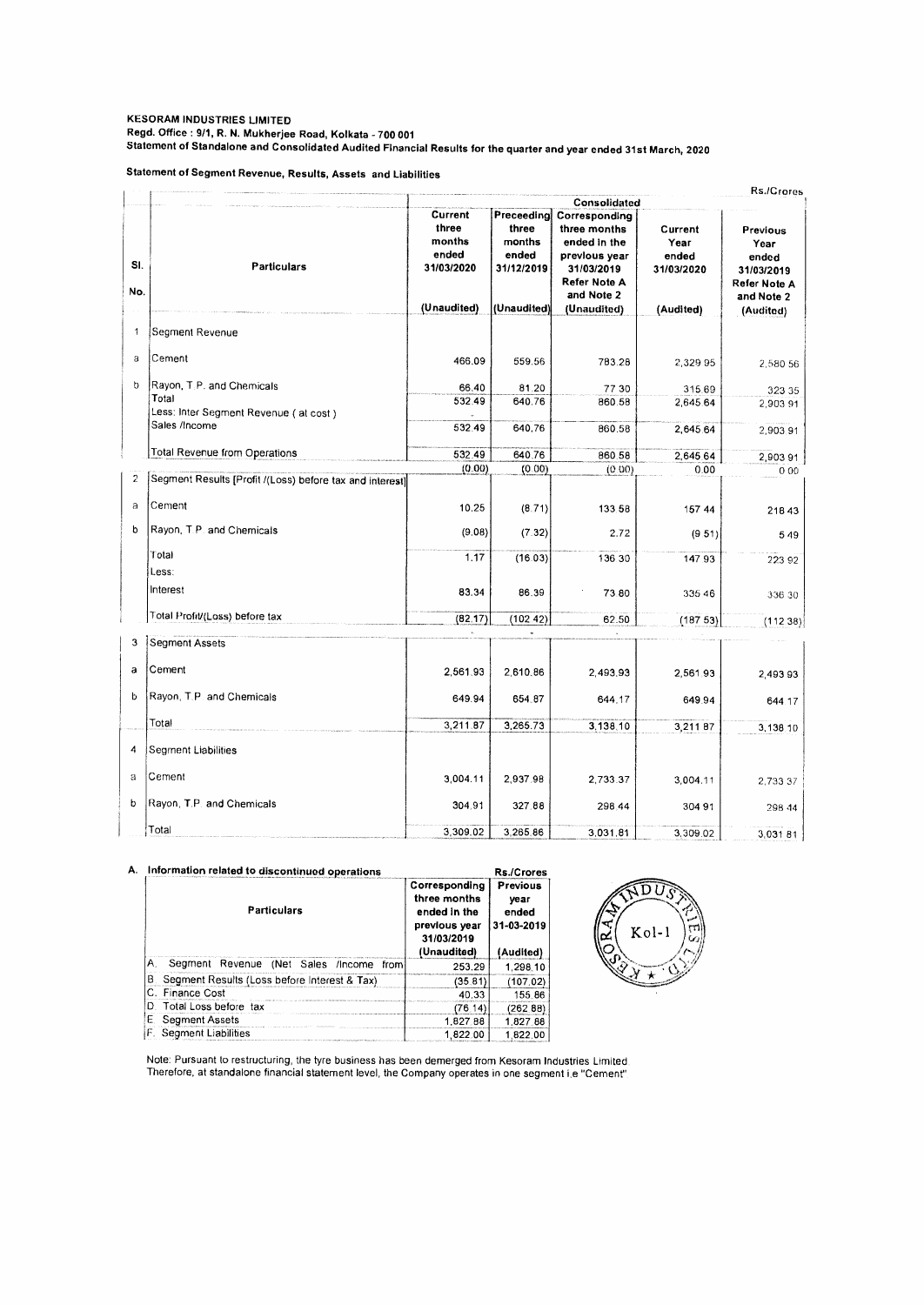#### **KESORAM INDUSTRIES LIMITED Regd. Office : 9/1, R. N. Mukherjee Road, Kolkata - 700 001**  Statement **of Standalone and Consolidated Audited Financial Results for the quarter and year ended 31st March, 2020**

Rs./Crores

|                                                                   | <b>Standalone</b> |              | Consolidated |              |
|-------------------------------------------------------------------|-------------------|--------------|--------------|--------------|
|                                                                   | 31/03/2020        | 31/03/2019   | 31/03/2020   | 31/03/2019   |
| Particulars                                                       |                   | Refer Note 4 |              | Refer Note 4 |
|                                                                   | (Audited)         | (Audited)    | (Audited)    | (Audited)    |
| A. ASSETS                                                         |                   |              |              |              |
| (1) NON-CURRENT ASSETS                                            |                   |              |              |              |
| (a) Property, Plant and Equipment                                 | 1.645.28          | 2.260.94     | 2,139.03     | 2,771.76     |
| (b) Capital work-in-progress                                      | 13.57             | 787.68       | 31.10        | 799.94       |
| (c) Right of use assets                                           | 24.68             |              | 27.65        |              |
| (d) Other intangible assets                                       |                   | 0.02         | 010          | 0.26         |
| (e) Investment in subsidiary and joint venture                    | 430.05            | 430.05       |              |              |
| (f) Financial assets                                              |                   |              |              |              |
| (i) Investments                                                   | 69.50             | 77.07        | 69.51        | 81.60        |
| (ii) Loans                                                        | 445.91            | 333.56       | 406.39       |              |
| (iii) Other financial assets                                      | 7.61              | 16.25        | 12.41        | 20.75        |
| (g) Income tax asset (net)                                        | 6.83              | 22.12        | 8.34         | 23.64        |
| (h) Other non-current assets                                      | 5.42              | 75 43        | 5.81         | 75.48        |
| <b>Total Non-Current Assets</b>                                   | 2.648.85          | 4,003.12     | 2,700.34     | 3,773 43     |
| (2) CURRENT ASSETS                                                |                   |              |              |              |
| (a) Inventories                                                   | 115.18            | 291.30       | 162.22       | 351.51       |
| (b) Financial assets                                              |                   |              |              |              |
| (i) Trade receivables                                             | 169.78            | 555.44       | 196.86       | 58678        |
|                                                                   | 3.18              | 18.24        | 9.65         | 18.57        |
| (ii) Cash and cash equivalents                                    | 6.54              | 27.94        | 6.54         | 27.94        |
| (iii) Other bank balances                                         | 4.03              | 4.62         | 46.67        | 1078         |
| (iv) Loans                                                        | 21.21             | 19.21        | 21.21        | 25.04        |
| (v) Other financial assets                                        | 62.72             | 169.66       | 68.30        | 176 05       |
| (c) Other current assets                                          |                   |              |              |              |
| <b>Total Current Assets</b>                                       | 382.64            | 1,086.41     | 511.45       | 1,196.67     |
| <b>TOTAL ASSETS</b>                                               | 3,031.49          | 5,089.53     | 3,211.79     | 4,970 10     |
|                                                                   |                   |              |              |              |
|                                                                   |                   |              |              |              |
| <b>B. EQUITY AND LIABILITIES</b>                                  |                   |              |              |              |
| $(1)$ EQUITY                                                      | 142.59            | 142.59       | 142.59       | 142.59       |
| (a) Equity share capital                                          | (115.23)          | 387.60       | (239.84)     | (30.33)      |
| (b) Other equity<br><b>Total Equity</b>                           | 27,36             | 530.19       | (97.25)      | 112.26       |
|                                                                   |                   |              |              |              |
| (2) NON-CURRENT LIABILITIES                                       |                   |              |              |              |
| (a) Financial liabilities                                         | 1,337.46          | 2,031.47     | 1,414.13     | 2.143.40     |
| (i) Borrowings                                                    | 11.53             |              | 11.93        |              |
| (ii) Lease Liabilities                                            | 73.57             | 227.29       | 73.57        | 227-29       |
| (iii) Other financial liabilities                                 | 21.34             | 30.76        | 26.07        | 34 96        |
| (b) Provisions                                                    |                   |              |              |              |
| (c) Deferred tax liabilities (net)                                | 1.36              | 1.37         | 1.36         | 1.37         |
| (d) Other Non-current liabilities                                 | 1,445.26          | 2,290.89     | 1,527.06     | 2,407.02     |
| <b>Total Non-Current Liabilities</b>                              |                   |              |              |              |
| (3) CURRENT LIABILITIES                                           |                   |              |              |              |
| (a) Financial liabilities                                         | 515.54            | 757.92       | 628.48       | 84673        |
| (i) Borrowings                                                    |                   |              | 11.31        |              |
| (i) Lease Liabilities                                             | 10.58             |              |              |              |
| (ii) Trade payables                                               |                   |              | 8.42         | 8.40         |
| Total outstanding dues of micro enterprises and small enterprises | 7.87              | 8.30         |              |              |
| Total outstanding dues of creditors other than micro              |                   |              |              |              |
| enterprises and small enterprises                                 | 576.60            | 829.34       | 614.73       | 864 71       |
| (iii) Other financial liabilities                                 | 191.64            | 247.12       | 25177        | 296.31       |
| (b) Provisions                                                    | 45,24             | 106.47       | 51 62        | 109.55       |
| (c) Income tax liabilities (net)                                  | 44.71             | 46.42        | 44.71        | 46.42        |
| (d) Other current liabilities                                     | 166.69            | 272.88       | 170.93       | 278.70       |
| <b>Total Current Liabilities</b>                                  | 1,558.87          | 2,268.45     | 1,781.98     | 2,450 82     |
|                                                                   |                   |              | 3,211.79     | 4,970 10     |

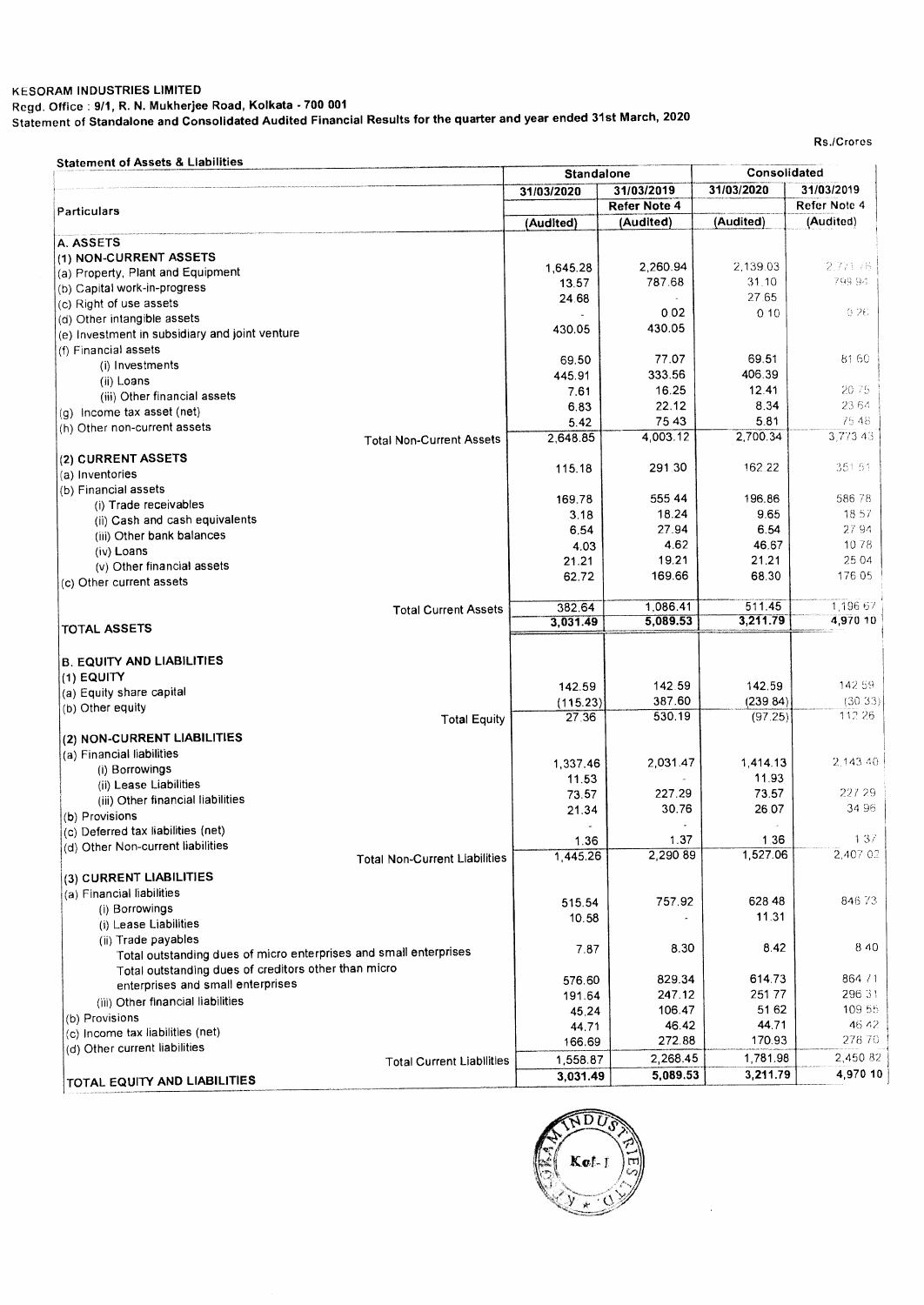| <b>KESORAM INDUSTRIES LIMITED</b>                                      |
|------------------------------------------------------------------------|
| Read, Office: 9/1, R. N. Mukherlee Road, Kolkata - 700 001             |
| Slandalone Statement of Cash Flows for the year ended 31st March, 2020 |

| Particulars                                                                              | 2019-2020<br>(Audited) | 2018-2019<br>(Auditod) |
|------------------------------------------------------------------------------------------|------------------------|------------------------|
| A. Cash Flow From Operating Activities                                                   |                        |                        |
| Net Profit/(Loss) before tax                                                             | (485.50)               | (266, 20)              |
| Adjustments for                                                                          |                        |                        |
| Depreciation and amortisation                                                            | 9126                   | 133.08                 |
| Advances/deposits written off                                                            | 0 11                   | 232                    |
| Provision for bad and doublful debts charged/(written back)                              | 2.18                   | 4.06                   |
| Provision for decommissioning obligation.                                                |                        | 18 17                  |
| Provision for diminution in value of investments                                         |                        | 0.84                   |
| Provision for doublful advances                                                          | 0.09                   | 932                    |
| Provision for Impairment                                                                 | 387 12                 |                        |
| Exchange loss/(gain) on derivatives instruments                                          |                        | 0.01                   |
| Finance costs                                                                            | 315 04                 | 438.45                 |
| Exchange loss/(gain) on foreign currency fluctuation                                     | 001                    | 295                    |
| Loss on sale of property, plant and equipment (net)                                      | 0.67                   | 396                    |
| Liabilities/Provision no longer required written back                                    | (216)                  | (16.53)                |
| Interest income                                                                          | (6865)                 | (6590)                 |
| Dividend income from long term investment (other than trade)                             | (0.02)                 | (0.05)                 |
| Operating profit/(loss) before working capital changes                                   | 240.15                 | 264.4B                 |
| Changes in Working Capital:                                                              |                        |                        |
| increase / (decrease) in Non Current /Current financial and other liabilities/provisions | 242.17                 | 207 02                 |
| (locrease) / decrease in Non Current /Current financial and other assets                 | 200 36                 | 167 47                 |
| (increase) / decrease in inventories                                                     | 2/92                   | 86.28                  |
| Cash Generated from Operations                                                           | 710.60                 | 725.25                 |
| Greet Taxes paid (not of retunds)                                                        | 47.92                  | 30.65                  |
| Not cash gonorated from operating activities- Total                                      | 758.52                 | 755,90                 |
|                                                                                          |                        |                        |
| <b>B</b> Cash flow from Investing Activities:                                            |                        |                        |
| Purchase of property, plant and equipment/capital advance given                          | (2237)                 | (2773)                 |
| Proceeds from sale of property, plant and equipment                                      | 0.59                   | 597                    |
| Loan given to subsidiary                                                                 | (388.94)               | (59145)                |
| Net Loan Received/(Paid) to Body Corporate                                               | (386 87)               |                        |
| Repayment of loans given to subsidiary                                                   | 305 40                 | 652 33                 |
| Proceeds from sale of Nen Current investments                                            |                        | 2.73                   |
| Interest received                                                                        | 46.45                  | 94 88                  |
| Deposit Redemption/(Placed) with bank                                                    | (2.73)                 | (0.31)                 |
| Dividend income from long term investment (other than trade)                             | 0.02                   | 0.05                   |
| Net cash (used in)/generated from investing activities - Total                           | (448.45)               | 136.47                 |
| C. Cash flow from Financing Activities                                                   |                        |                        |
| Proceeds from issue of share warrants                                                    |                        | 9 1 9                  |
| Hinance cost paid                                                                        | (280.28)               | (41699)                |
| Payment of Lease obligations                                                             | (7.20)                 |                        |
| Proceeds from                                                                            |                        |                        |
| - Long term borrowings                                                                   | 80.00                  | 50 00                  |
| - Short term borrowings                                                                  | 1,009.95               | 664 94                 |
| Repayment of                                                                             |                        |                        |
| - Lang term borrowings                                                                   | (116.40)               | (112.52)               |
| - Short term borrowings                                                                  | (803 82)               | (1, 517.54)            |
| Net cash (used)/generated in financing activities - Total                                | (117.75)               | (1,322.92)             |
|                                                                                          |                        |                        |
| Not decrease in cash and cash equivalents                                                | 192.32                 | (430.55)               |
| Cash and cash equivalents at the beginning of the year                                   | 925                    | 66.99                  |
| Loss. Cash credits all the beginning of the year- Continuing Operations                  | (593.51)               | (220 70)               |
| Less. Cash credits at the beginning of the year-Discontinued Operations                  | 204.28                 |                        |
| Adjusted cash & cash equivalents at the beginning of the year                            | (379.98)               | (153.71)               |
| Cash & cash equivalents at the end of the year                                           | (187.66)               | (584.26)               |
|                                                                                          | 2019-2020              | 2018-2019              |
| Cash and Cash Equivalents comprise :                                                     |                        |                        |
| Cash on hand                                                                             | 0.10                   | 018                    |
| Balances with banks on current account                                                   | 308                    | 9.07                   |
| Cash credits at the end of the year                                                      | (190 82)               | (59351)                |
| Balance pertaining to Discontinued Operations                                            |                        |                        |
|                                                                                          | $-107.64$              | $-584.26$              |

Notes:<br>1 The above cash flow statement has been propared under the Indirect Method as set out in Ind AS - 7. "Statement of Cash Flows" considering the both continued an<br>discontinued operations

| 2. Cash flow of the discontinued operation for previous year disclosed as below: | Rs./Crores |
|----------------------------------------------------------------------------------|------------|
|----------------------------------------------------------------------------------|------------|

| Particulars                              | 2018-2019 |
|------------------------------------------|-----------|
| Cash generated from operating activities | 439.28    |
| Cash used in investing activities        | (35.28)   |
| Cash used in financing activities        | (559 69)  |
|                                          | (155.69)  |

3. During the previous year, the Company alloted. 52,50,000 Equity Shares of face value Rs 10 each on preferential basis to a promoter group entity. by conversion<br>- of the existing 52,50,000 convertible warrants of Rs 10 e



Rs./Crores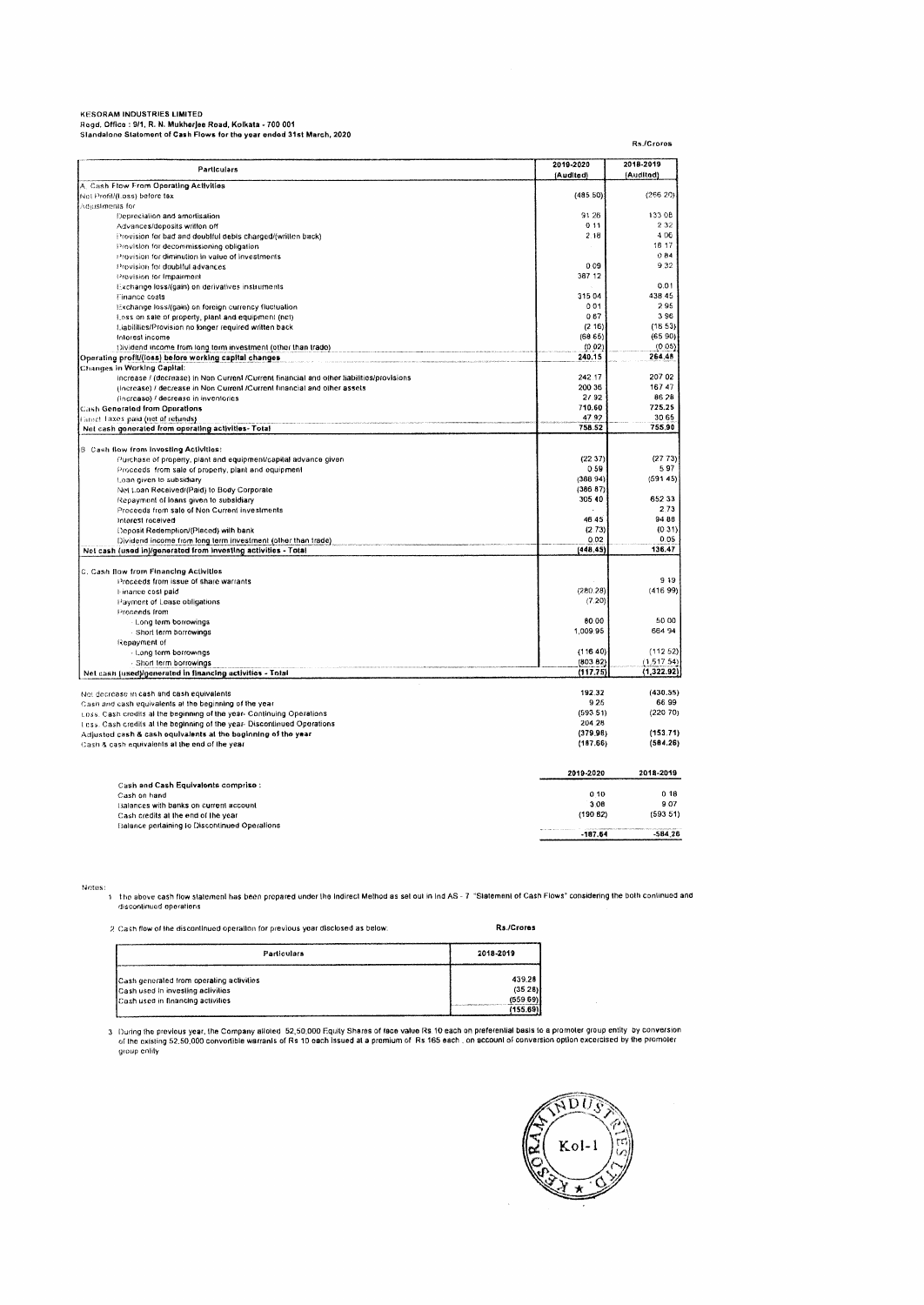| KESORAM INDUSTRIES LIMITED |  |   |  |  |  |  |
|----------------------------|--|---|--|--|--|--|
|                            |  | . |  |  |  |  |

KESORAM INDUSTRIES LIMITED Read Office 9/1, R N Mukherjoe Road, Kolkata - 700 001 Consolidated statement or Cash Flows for rho year ended 31s1 March, 2020

|                                                                                                                                                      | 2018-2019              |
|------------------------------------------------------------------------------------------------------------------------------------------------------|------------------------|
| 2019-2020<br>Particulars<br>(Audiled)                                                                                                                | (Audited)              |
| A. Cash Flow From Operating Activities                                                                                                               |                        |
| (187.53)<br>Net Profit(Loss) before fax                                                                                                              | (375.27)               |
| Adjustments for:                                                                                                                                     |                        |
| 112.61<br>Depreciation and amortisation                                                                                                              | 153.15                 |
| 0.11<br>Advance/deposits written off                                                                                                                 | 2.32                   |
| 5.89<br>Provision for bad and doubtful debts (written back)                                                                                          | 4.06                   |
| <b>Provision for Warranty</b>                                                                                                                        | 1817                   |
| Provision for decommissioning obligation                                                                                                             | 0.84                   |
| 0.09<br>Provision for doublful advances                                                                                                              | 12 20                  |
| Exchange loss/(gain) on derivatives instruments                                                                                                      | 001                    |
| 343.67<br>Finance costs                                                                                                                              | 512 35                 |
| (0.04)<br>Exchange loss/(gain) on foreign currency fluctuation.                                                                                      | 299                    |
| Loss on sale of property, plant and equipment (Net).                                                                                                 | 4 0 1<br>067           |
| Loss/ (gain) on sale of investments (net)                                                                                                            | (0 02)                 |
| (284)<br>Liabilities/Provision no longer required written back                                                                                       | (16.74)                |
| (31.35)<br>interest income                                                                                                                           | (43B2)                 |
| (0.02)<br>theirend income from long lerm investment (other than trade)                                                                               | (0.37)                 |
| 241.26<br>Operating profit/[foss] before working capital changes                                                                                     | 273.68                 |
| Changes in Working Capital:                                                                                                                          |                        |
| 242 00<br>tiscrease / (decrease) in Non Current /Current financial and other liabilities/provisions                                                  | 202 40                 |
| 214.35<br>(increase) / decrease in Non Current /Current financial and other assets                                                                   | 173.19                 |
| 41 10<br>(increase) / decrease in Inventories                                                                                                        | 96.80                  |
| 738.71<br><b>Cash Generated from Operations</b>                                                                                                      | 746.27                 |
| 4796<br>Denist Taxes paid (net of relunds)                                                                                                           | 29.16                  |
| 786.67<br>Net cash generated from operating activities                                                                                               | 775.43                 |
|                                                                                                                                                      |                        |
| 0. Cash flow from Investing Activities;                                                                                                              |                        |
| (33.68)<br>Purchase of property, plant and equipment/Capitat Advance given                                                                           | (36.98)                |
|                                                                                                                                                      | 6.00<br>0.59           |
| Proceeds from sale of property, plant and equipment<br>(604.25)                                                                                      | (246.68)               |
| Loan to body corporate<br>180.90                                                                                                                     | 240.53                 |
| Repayment of Loan by body corporate                                                                                                                  | 577.92<br>3.99         |
| Proceeds from sale of Non Current investments<br>103.50                                                                                              | 33.83                  |
| Interest received                                                                                                                                    | (0.31)<br>(2.73)       |
| Deposit made with bank                                                                                                                               | 0.37<br>0.02           |
| Dividend income from long term investment (other than trade)<br>(351.66)                                                                             | 574.68                 |
| Not cash generated from investing activities                                                                                                         |                        |
| C. Cash flow from Financing Activities                                                                                                               |                        |
| Proceeds from issue of share warrants                                                                                                                | 9.19                   |
| (39417)<br>Finance cost paid                                                                                                                         | (494.66)               |
| Payment of Lease obligations                                                                                                                         | (7.76)                 |
| <b>Frocceds</b> from                                                                                                                                 |                        |
| Long term borrowings                                                                                                                                 | 200.00<br>80.00        |
| 970 81                                                                                                                                               | 1,584.70               |
| Short term berrowings                                                                                                                                |                        |
| Repayment of<br>(144.53)                                                                                                                             | (730.38)               |
| I ong term berrowings<br>(816.23)                                                                                                                    | (2,391.51)             |
| Short term borrowings<br>(311.88)<br>Not cash (used)/generated in financing activities                                                               | (1, B22, 66)           |
|                                                                                                                                                      |                        |
| 123.13<br>Net decrease in eash and cash equivalents                                                                                                  | (472.55)               |
| Cash and cash equivalents at the beginning of the year                                                                                               | 9,58<br>76.18          |
| Cush and cash equivalents on acquisition of undertaking                                                                                              |                        |
| (626.66)<br>Less: Cash credits at the beginning of the year- Continuing Operations                                                                   | (22070)                |
| 204.26                                                                                                                                               |                        |
| Less: Cash credits at the beginning of the year-Discontinued Operations<br>(412.80)<br>Adjusted cash & cash equivalents at the beginning of the year | (144.52)               |
| Adjusted cash & cash equivalents at the end of the year                                                                                              | $-617.07$<br>$-269.67$ |
|                                                                                                                                                      |                        |
| Year ended                                                                                                                                           | Year ended             |
| (Audited)                                                                                                                                            | (Audited)              |
|                                                                                                                                                      |                        |
| Cash and Cash Equivalenta comprise :                                                                                                                 |                        |
| Cash on hand                                                                                                                                         | 0,10<br>0 0 5          |
| Cheques on hand                                                                                                                                      | 649                    |
| Balances with banks on current account                                                                                                               | 1202<br>9.55           |
| <b>Balances with banks on Cash Credit Accounts</b>                                                                                                   |                        |
| Others                                                                                                                                               | $\mathbf{u}$           |
| in post office saving bank account                                                                                                                   |                        |
| Deposit with original maturity less than three months                                                                                                | 001                    |
| Casas credits at the end of the year                                                                                                                 | (299.32)<br>(635.64)   |
| Balance perlaining to Discontinued Operations                                                                                                        |                        |
|                                                                                                                                                      | $-617.07$<br>$-289.87$ |

Amount is below the rounding of norm adopted by the Group

Notes:

1 (he above cash flow statement has been prepared under the Indirect Method as set out in Ind AS - 7 "Statement of Cash Flows"

Duing the previous year, the Group alloted 52,50,000 Equity Shares of face value Rs 10 cach on preferential basis to a promoter group entity. by conversion of th<br>existing 52,50,000 convertible warrants of Rs 10 each issued

| Particulars                              | 2018-2019 |
|------------------------------------------|-----------|
| Cash generated from operating activities | 439 28    |
| Cash used in investing activities        | $-35.20$  |
| Cash used in financing activities        | $-559.69$ |
|                                          |           |

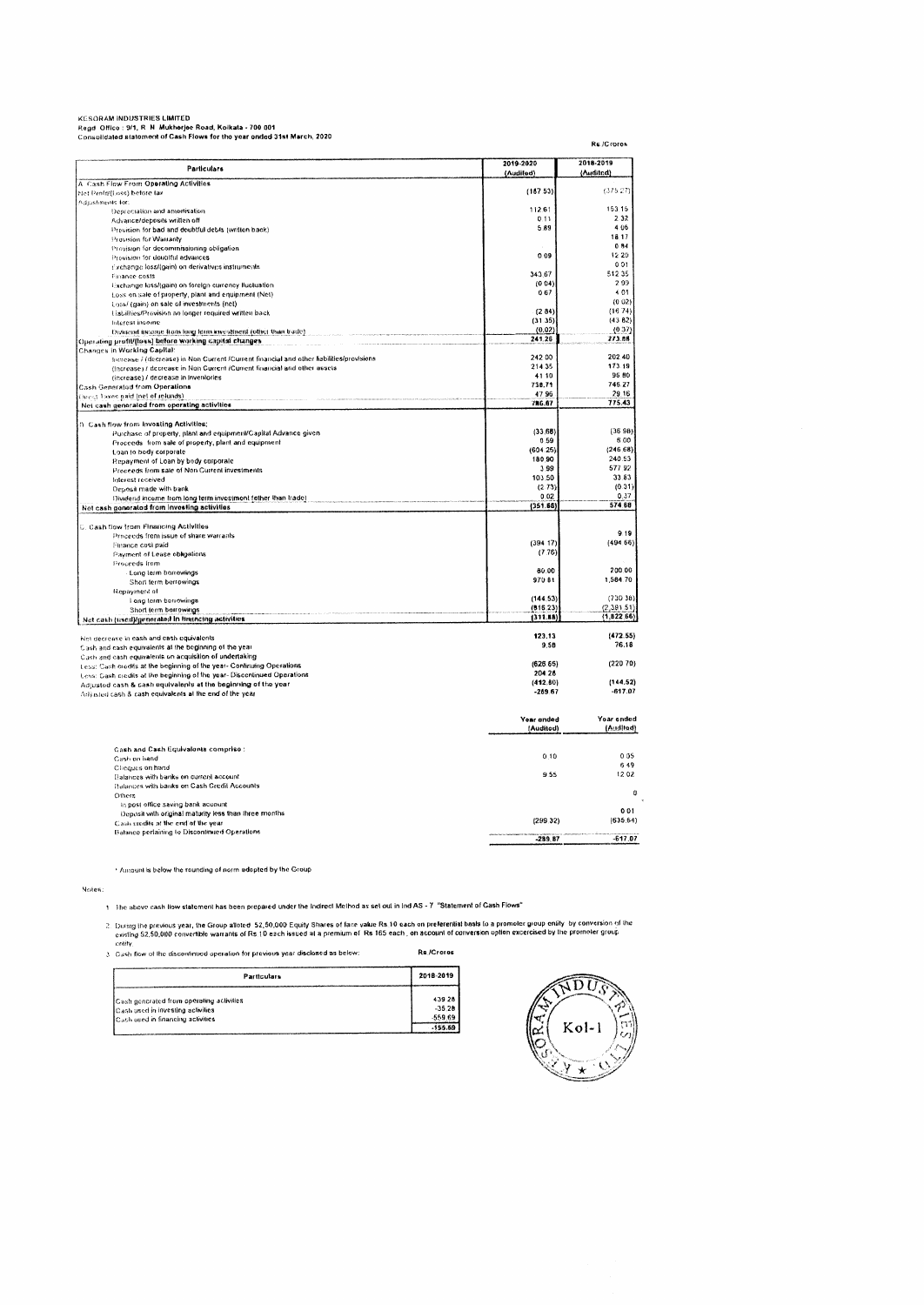#### KESORAM INDUSTRIES LIMITED

Regd. Office : 9/1, R. N. Mukherjee Road, Kolkata - 700 **001** 

Statement of Standalone and Consolidated Audited Financial Results for the quarter and year ended 31st March, 2020

- 1 Other Comprehensive Income includes impact of fair valuation of non-current investments and re-measurement gains/ (losses) on actuarial valuation of post employment defined benefits. These items will not be reclassified to profit or loss.
- 2 The figures for the quarter ended 31st March, 2020 and 31st March, 2019 are the balancing figures between the audited figures in respect of the full financial year and the published year to date figures upto the third quarter of the relevant financial year.
- 3 The Scheme of Demerger between the Company and Birla Tyres Limited ("Resulting Company") and their respective shareholders and creditors ("Scheme") was approved by the Hon'ble National Company Law Tribunal ('NCLT') on 08 November, 2019 and on filing of the scheme with Registrar of Companies, the Scheme became effective on December 04, 2019. Pursuant to the Scheme becoming effective, the Tyre business undertaking is demerged from the Company and transferred to and vested in the Resulting Company with effect from January 01, 2019 i.e. the Appointed Date.

Accordingly, the Company has recognised the effect of demerger and the difference of Rs 81.76 crore i.e. excess of the value of transferred assets over the transferred liabilities pertaining to the demerged undertaking pursuant to the Scheme has been debited to the Retained earnings of the Company Further, general or multipurpose borrowings of the Company transferred to the Resulting Company in the ratio of the value of assets transferred bears to the total value of the assets of the Company immediately before the appointed date in terms of the said scheme. The operations of the Tyre business (demerged undertaking) has been re-presented for all previous periods as discontinued operations.

| The impact of above re-presentation on previous period figures is as follows | Rs./Crores                              |
|------------------------------------------------------------------------------|-----------------------------------------|
| Corresponding<br>three months<br>ended in the<br>previous year<br>31/03/2019 | Previous<br>vear<br>ended<br>31/03/2019 |
| (Unaudited)                                                                  | (Audited)                               |
| 267.51                                                                       | 1.325.54                                |
| 343.66                                                                       | 1,588.42                                |
| (76.14)                                                                      | (262.88)                                |
|                                                                              |                                         |
| (76.14)                                                                      | (262.88)                                |
|                                                                              |                                         |

4 Balance Sheet for the previous ended 31st March, 2019 is not comparable with current year since this includes the demerged tyre segment figures

- 5 Effective from 1st April 2019, the Group has adopted Ind AS 116 'Leases'. On transition, the Group has recorded the lease liability at the present value of future lease payments discounted using the incremental borrowing rate and has also chosen to measure the right-of-use asset at the same value as the lease liability The adoption of this standard did not have any significant impact on the results for the period and earnings per share.
- 6 The Company had losses during the previous year and has continued to incur losses during the current year, primarily due to lower volumes and finance costs which has resulted in contraction in net worth during the year and as at March 31, 2020. The net current liabilities as at March 31 2020 were Rs. 1,156 20 Crore at Standalone and Rs. 1,250,50 Crore at Consolidated level respectively. Further, the Company has not complied with certain financial debt covenants,the Company has defaulted in repayment of letter of credit, its working capital facilities and interest payable to lenders aggregating to Rs 272.77 Crore in respect of its term loans and working capital facilities as on March 31, 2020. The default is pirmiarily caused to due to liqudity mismatch, while the company has continued to genetrate positive cash flow from its business operations.

The Board of directors has evaluated these conditions and has advised management to take measures to improve the liquidity condition of the Company The Company is working towards a resolution plan with the lenders and has signed a non-binding term sheet with a potential investor, which will enable the Company to scale up its operations and meet the remaining financial obligations. The management is expecting to get the necessary approval of the stakeholders I he Company's ability to as a going concern is dependent on successful outcome of the above mentioned management plans, In addition, the Promoter Group, has consistently demonstrated its financial commitment in the Company and would continue with that support in future as and when necessary Accordingly, those financial information have been prepared on the basis that the Company will continue as a going concern.

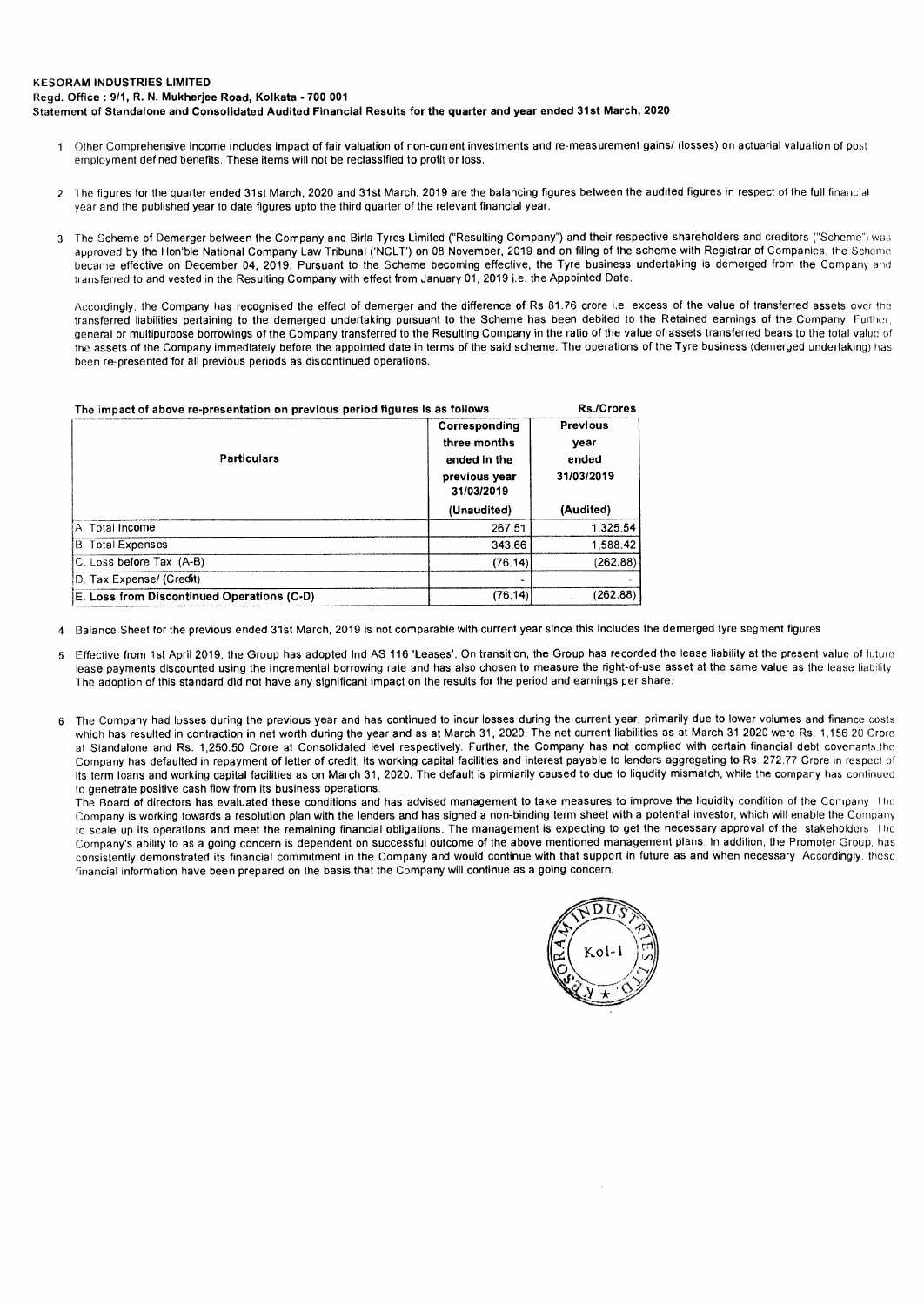#### KESORAM **INDUSTRIES LIMITED**

Regd. Office : 9/1, R. N. Mukherjee Road, Kolkata - 700 001 Statement of Standalone and Consolidated Audited Financial Results for the quarter and year ended 31st March, 2020

- 7 The appearance of COVID-19 in January 2020 and its global expansion has caused the viral outbreak to be classified as a pandemic on 11 March 2020 by the World Health Organisation. Since then measures are being adopted to combat the virus which is having a significant impact not only on people but economic activity in general. As per the directives of both the Central and State Governments in the wake of COVID-19 pandemic, the operations of the Company were impacted, due to shutdown of all plants and offices (from 24 March 2020 to 3 May 2020) following nationwide lockdown by the Government of India The Company has resumed operations in a phased manner as per directives from the Government of India, The Management has considered the possible effects, if any, that may result from of the pandemic on the business and carrying amounts of current assets and liabilities after considering internal and external sources of information including the possible future uncertainties in the global economic conditions as at the date of approval of these financial results. Given the uncertainties associated with pandemic's nature and duration, the actuals may differ from the estimates considered in these financial results. The Company continues to closely monitor the rapidly changing situation in order to successfully address possible financial and non-financial impact on the Company
- 8 The company has carried out an impairment analysis in respect of its exposure to its WOS (CIL). The company has followed the Discounted Cash flow method to ascertain the recoverable amounts, consequently an impairment of Rs. 387.12 crores has been accounted by the company against the total exposure of Rs
- 9 The external borrowings from banks as disclosed in statement of assets and liabilities is after giving effect to transfer of borrowings to the Resulting Company in accordance with the NCLT approved scheme as stated above The banks are in the process of splitting the loan as per the order.
- 10 Figures for the previous period have been regrouped/reclassified wherever necessary to conform to current period's classification.
- 11 During the previous year, the Company received a grant from third party amounting to Rs. 31,75 crore. The grant has been netted off with related cost for which it has been received.
- 12 The Statutory Auditors have carried out audit of the above financial results for the quarter and year ended 31st March, 2020. The financial results have been approved by the Board of Directors on 30th July, 2020 after review thereof by the Audit Committee

Place: Kolkata Date: 30th July, 2020

> CIN L17119W81919PLC003429 Phone : 033 2243 5453, 2242 9454, 2248 0764, 2213 0441 i Fax : 033 2210 9455 Email: corporate@kesoram.net I Website : www kesocorp.com

ΤŒ

By Order of the Board

PADMALOCHAN AN<br>RADHAKRISHNA

N

P.Radhakrishnan Whole-time Director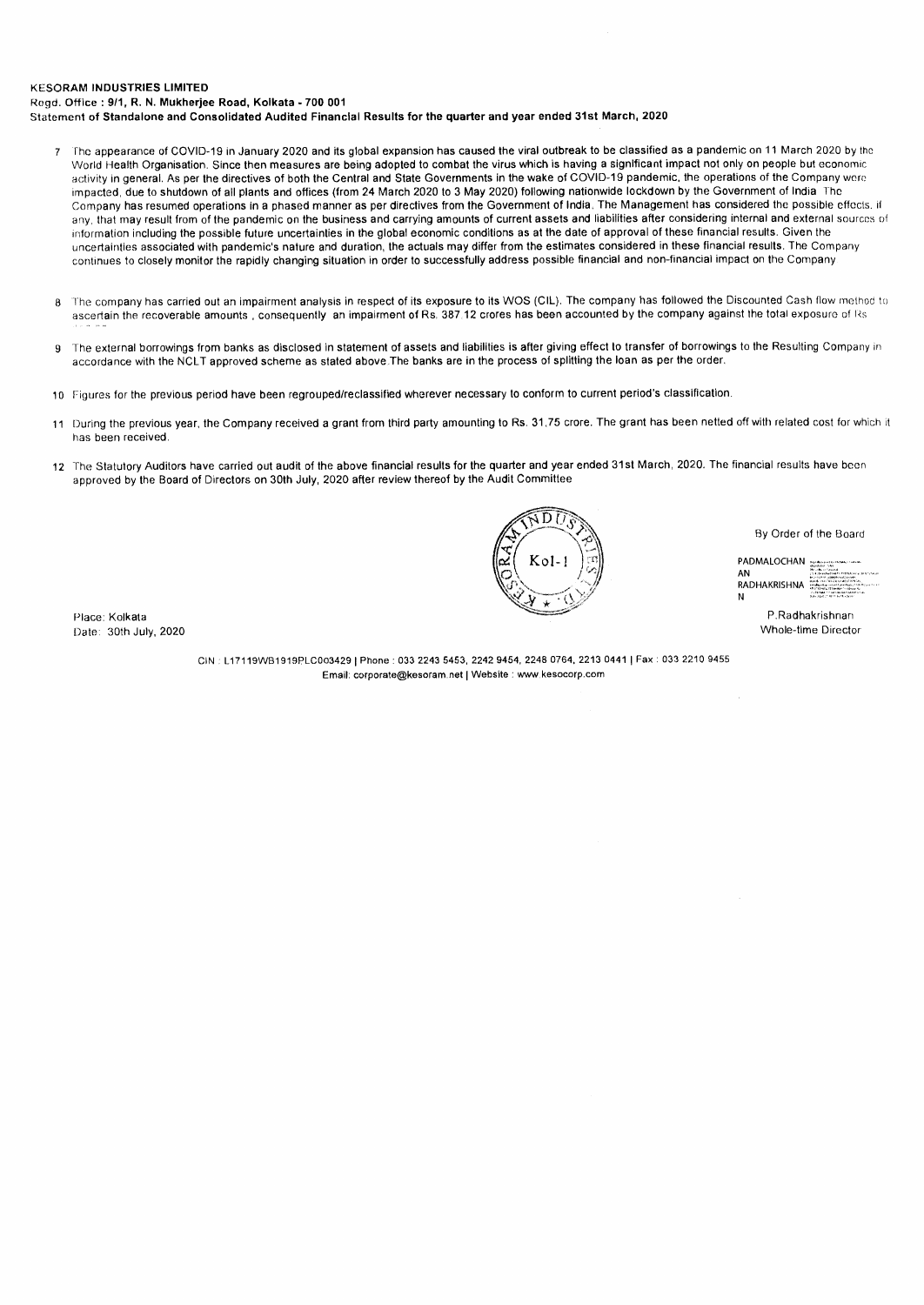Chartered Accountants 13th & 14th Floor Building-Omega Bengal Intelligent Park Block-EP & GP, Sector-V Salt Lake Electronics Complex Kolkata-700 091

Tel: +91 336 6121 1000 Fax: +91 336 6121 1001

#### **INDEPENDENT AUDITOR'S REPORT ON AUDIT OF ANNUAL STANDALONE FINANCIAL RESULTS AND REVIEW OF QUARTERLY FINANCIAL RESULTS**

#### **TO THE BOARD OF DIRECTORS OF KESORAM INDUSTRIES LIMITED**

#### **Opinion and Conclusion**

We have (a) audited the Standalone Financial Results for the year ended March 31, 2020 and (b) reviewed the Standalone Financial Results for the quarter ended March 31, 2020 (refer 'Other Matters' section below), which were subject to limited review by us, both included in the accompanying "Statement of Standalone Financial Results for the Quarter and Year Ended March 31, 2020" of **KESORAM INDUSTRIES LIMITED** ("the Company"), ("the Statement"), being submitted by the Company pursuant to the requirements of Regulation 33 of the SEBI (Listing Obligations and Disclosure Requirements) Regulations, 2015, as amended ("the Listing Regulations").

#### **(a) Opinion on Annual Financial Results**

In our opinion and to the best of our information and according to the explanations given to us, the Standalone Financial Results for the year ended March 31, 2020:

- i. is presented in accordance with the requirements of Regulation 33 of the SEBI (Listing Obligations and Disclosure Requirements) Regulations, 2015, as amended; and
- ii. gives a true and fair view in conformity with the recognition and measurement principles laid down in the Indian Accounting Standards and other accounting principles generally accepted in India of the net loss and total comprehensive loss and other financial information of the Company for the year then ended.

#### **(b) Conclusion on Unaudited Standalone Financial Results for the quarter ended March 31, 2020**

With respect to the Standalone Financial Results for the quarter ended March 31, 2020, based on our review conducted as stated in paragraph (b) of Auditor's Responsibilities section below, nothing has come to our attention that causes us to believe that the Standalone Financial Results for the quarter ended March 31, 2020, prepared in accordance with the recognition and measurement principles laid down in the Indian Accounting Standards and other accounting principles generally accepted in India, has not disclosed the information required to be disclosed in terms of Regulation 33 of the SEBI (Listing Obligations and Disclosure Requirements) Regulations, 2015, as amended, including the manner in which it is to be disclosed, or that it contains any material misstatement.

#### **Basis for Opinion on the Audited Standalone Financial Results for the year ended March 31, 2020**

We conducted our audit in accordance with the Standards on Auditing ("SAs") specified under Section 143(10) of the Companies Act, 2013 ("the Act"). Our responsibilities under those Standards are further described in paragraph (a) of Auditor's Responsibilities section below. We are independent of the Company in accordance with the Code of Ethics issued by the Institute of Chartered Accountants of India ("the ICAI") together with the ethical requirements that are relevant to our audit of the Standalone Financial Results for the year ended March 31, 2020 under the provisions of the Act and the Rules thereunder, and we have fulfilled our other ethical responsibilities in accordance with these requirements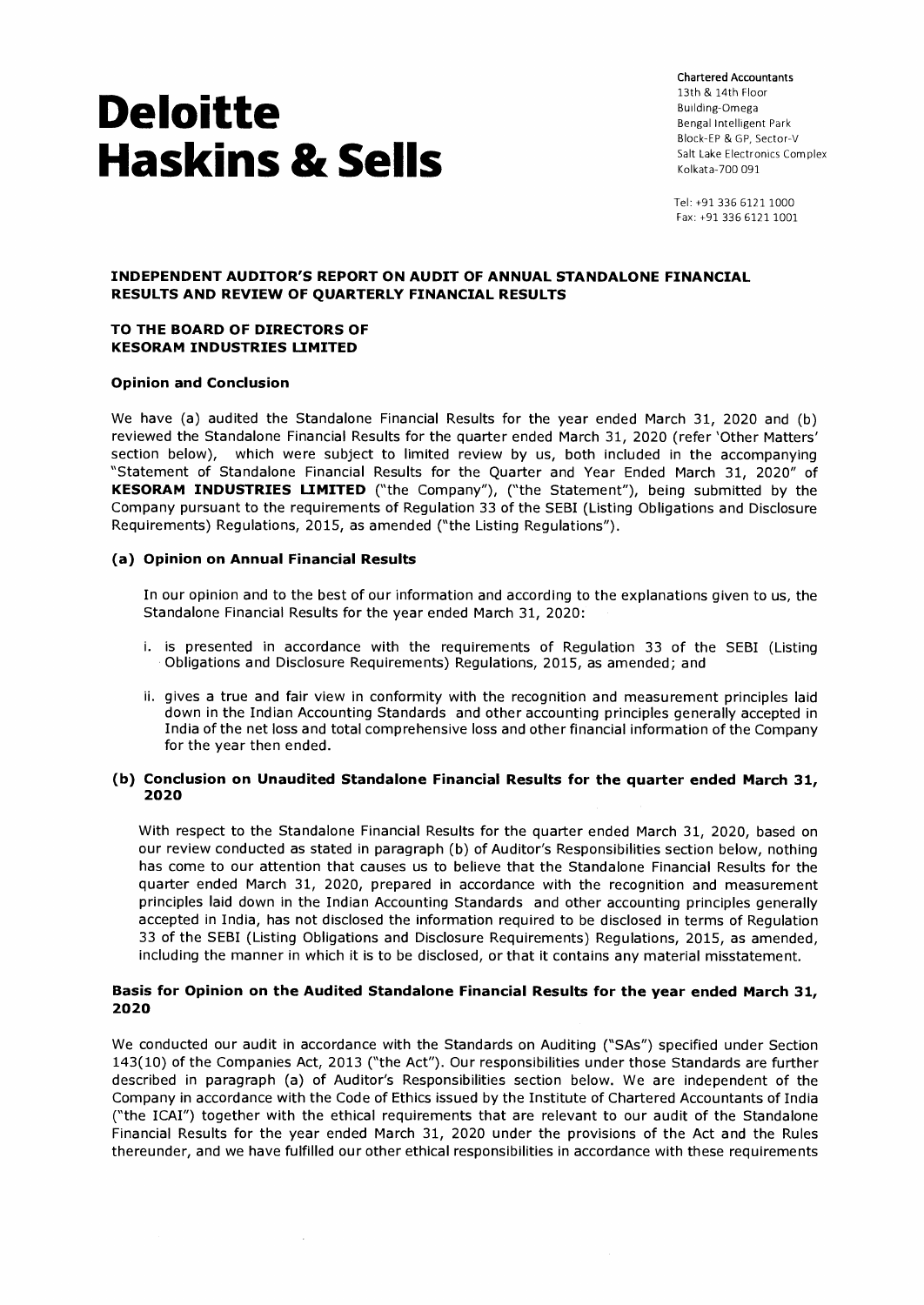and the ICAI's Code of Ethics. We believe that the audit evidence obtained by us is sufficient and appropriate to provide a basis for our audit opinion.

#### **Material Uncertainty related to Going Concern**

We draw attention to Note 6 of the Statement regarding preparation of the financial results of the Company on a going concern. The Company had incurred losses during the previous year and has continued to incur losses during the year. The net current liabilities are Rs. 1156.20 crore as at March 31, 2020. These conditions, along with the outcome of other matters as set forth in Note 6, indicate existence of material uncertainty, which may cast significant doubts about the Company's ability to continue as a going concern.

Our opinion is not modified in respect of this matter.

#### **Emphasis of Matter**

We draw attention to Note 9 of the Statement, which state that the external borrowings from banks as disclosed in Statement of Assets and Liabilities is after giving effect to transfer of borrowings to the Resulting Company in accordance with the NCLT approved scheme and that the banks are in the process of splitting the loan as per the order. The Company has received the external confirmations from some banks on the outstanding loan balances as on March 31, 2020 without giving effect to transfer of borrowings to the Resulting Company in accordance with the NCLT approved scheme and the balance as per confirmation does not match to the balance disclosed, to the extent of borrowings transferred to the Resulting Company.

Our opinion is not modified in respect of this matter.

#### **Management's Responsibilities for the Statement**

This Statement which includes the Standalone Financial Results is the responsibility of the Company's Board of Directors and has been approved by them for the issuance. The Standalone Financial Results for the year ended March 31, 2020 has been compiled from the related audited standalone financial statements. This responsibility includes the preparation and presentation of the Standalone Financial Results for the quarter and year ended March 31, 2020 that give a true and fair view of the net loss and other comprehensive income and other financial information in accordance with the recognition and measurement principles laid down in the Indian Accounting Standards prescribed under Section 133 of the Act read with relevant rules issued thereunder and other accounting principles generally accepted in India and in compliance with Regulation 33 of the Listing Regulations. This responsibility also includes maintenance of adequate accounting records in accordance with the provisions of the Act for safeguarding the assets of the Company and for preventing and detecting frauds and other irregularities; selection and application of appropriate accounting policies; making judgments and estimates that are reasonable and prudent; and the design, implementation and maintenance of adequate internal financial controls that were operating effectively for ensuring the accuracy and completeness of the accounting records, relevant to the preparation and presentation of the Standalone Financial Results that give a true and fair view and is free from material misstatement, whether due to fraud or error.

In preparing the Standalone Financial Results, the Board of Directors are responsible for assessing the Company's ability, to continue as a going concern, disclosing, as applicable, matters related to going concern and using the going concern basis of accounting unless the Board of Directors either intends to liquidate the Company or to cease operations, or has no realistic alternative but to do so.

The Board of Directors are also responsible for overseeing the financial reporting process of the Company.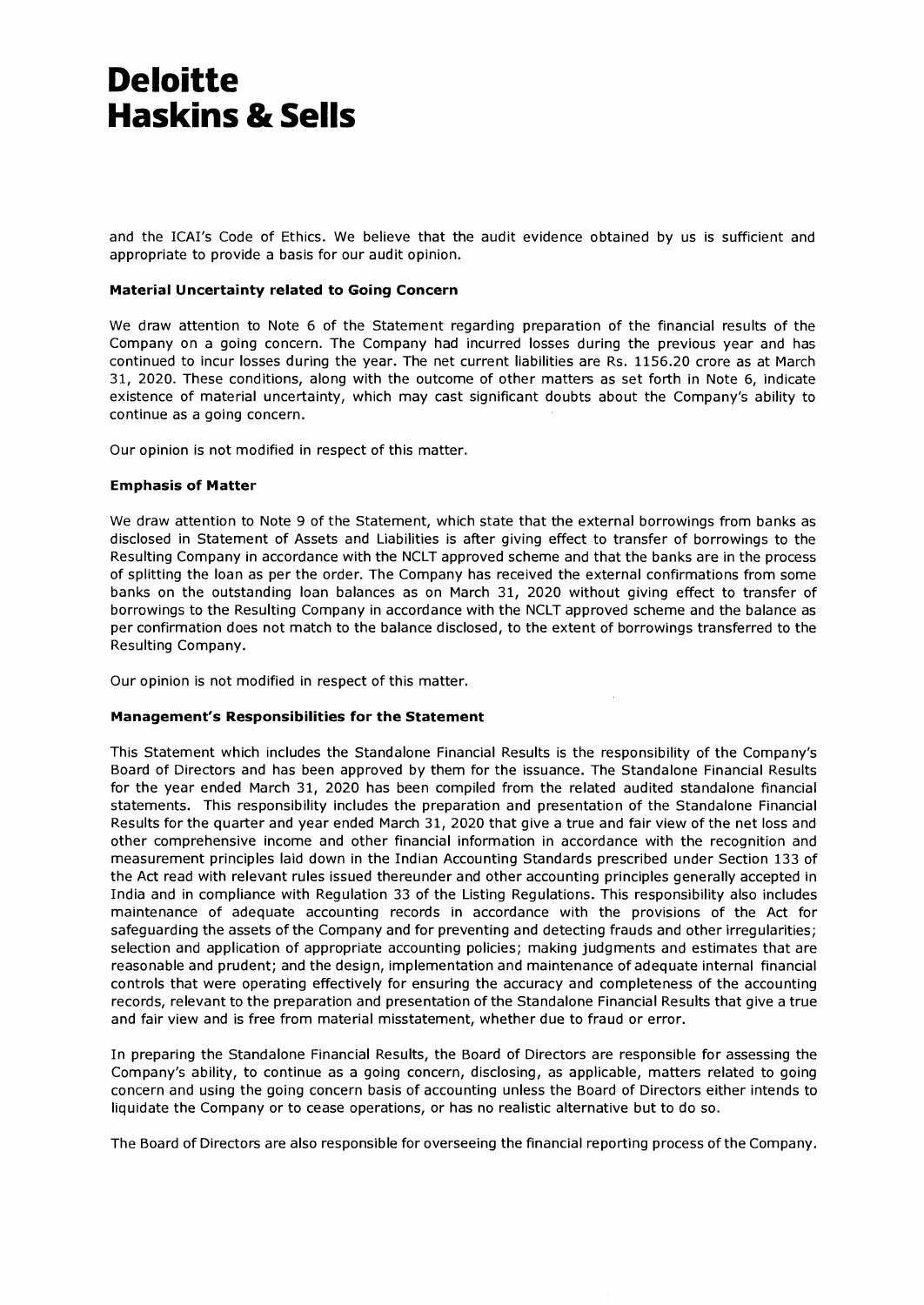#### **Auditor's Responsibilities**

#### **(a) Audit of the Standalone Financial Results for the year ended March 31, 2020**

Our objectives are to obtain reasonable assurance about whether the Standalone Financial Results for the year ended March 31, 2020 as a whole is free from material misstatement, whether due to fraud or error, and to issue an auditor's report that includes our opinion. Reasonable assurance is a high level of assurance, but is not a guarantee that an audit conducted in accordance with SAs will always detect a material misstatement when it exists. Misstatements can arise from fraud or error and are considered material if, individually or in the aggregate, they could reasonably be expected to influence the economic decisions of users taken on the basis of this Standalone Financial Results.

As part of an audit in accordance with SAs, we exercise professional judgment and maintain professional skepticism throughout the audit. We also:

- Identify and assess the risks of material misstatement of the Annual Standalone Financial Results, whether due to fraud or error, design and perform audit procedures responsive to those risks, and obtain audit evidence that is sufficient and appropriate to provide a basis for our opinion. The risk of not detecting a material misstatement resulting from fraud is higher than for one resulting from error, as fraud may involve collusion, forgery, intentional omissions, misrepresentations, or the override of internal control.
- Obtain an understanding of internal control relevant to the audit in order to design audit procedures that are appropriate in the circumstances, but not for the purpose of expressing an opinion on the effectiveness of the Company's internal control.
- Evaluate the appropriateness of accounting policies used and the reasonableness of accounting estimates made by the Board of Directors.
- Evaluate the appropriateness and reasonableness of disclosures made by the Board of Directors in terms of the requirements specified under Regulation 33 of the Listing Regulations.
- Conclude on the appropriateness of the Board of Directors' use of the going concern basis of accounting and, based on the audit evidence obtained, whether a material uncertainty exists related to events or conditions that may cast significant doubt on the ability of the Company to continue as a going concern. If we conclude that a material uncertainty exists, we are required to draw attention in our auditor's report to the related disclosures in the Statement or, if such disclosures are inadequate, to modify our opinion. Our conclusions are based on the audit evidence obtained up to the date of our auditor's report. However, future events or conditions may cause the Company to cease to continue as a going concern.
- Evaluate the overall presentation, structure and content of the Annual Standalone Financial Results, including the disclosures, and whether the Annual Standalone Financial Results represent the underlying transactions and events in a manner that achieves fair presentation.
- Obtain sufficient appropriate audit evidence regarding the Annual Standalone Financial Results of the Company to express an opinion on the Annual Standalone Financial Results.

Materiality is the magnitude of misstatements in the Annual Standalone Financial Results that, individually or in aggregate, makes it probable that the economic decisions of a reasonably knowledgeable user of the Annual Standalone Financial Results may be influenced. We consider quantitative materiality and qualitative factors in (i) planning the scope of our audit work and in evaluating the results of our work; and (ii) to evaluate the effect of any identified misstatements in the Annual Standalone Financial Results.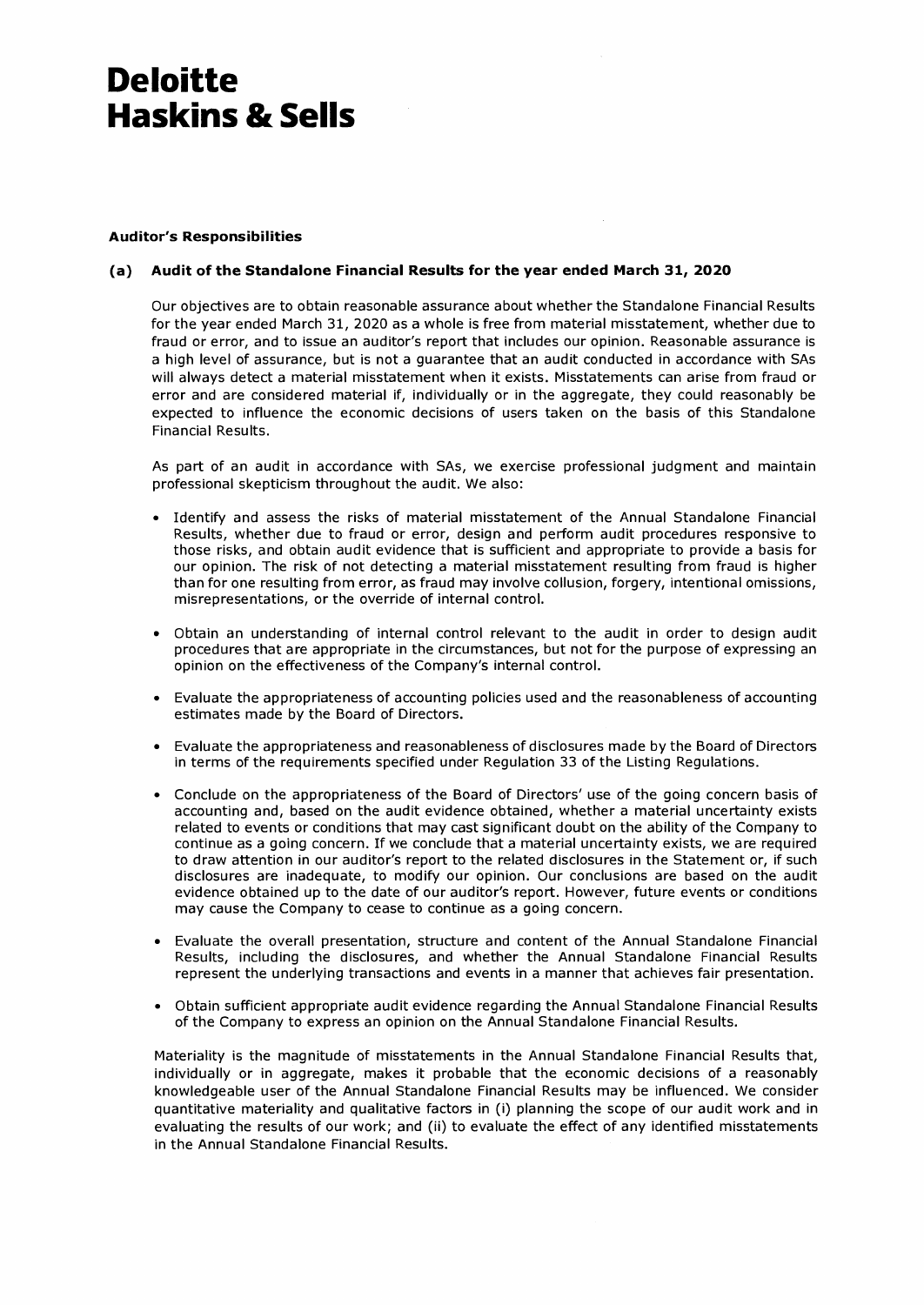We communicate with those charged with governance regarding, among other matters, the planned scope and timing of the audit and significant audit findings including any significant deficiencies in internal control that we identify during our audit.

We also provide those charged with governance with a statement that we have complied with relevant ethical requirements regarding independence, and to communicate with them all relationships and other matters that may reasonably be thought to bear on our independence, and where applicable, related safeguards.

#### **(b) Review of the Standalone Financial Results for the quarter ended March 31, 2020**

We conducted our review of the Standalone Financial Results for the quarter ended March 31, 2020 in accordance with the Standard on Review Engagements ("SRE") 2410 'Review of Interim Financial Information Performed by the Independent Auditor of the Entity', issued by the ICAI. A review of interim financial information consists of making inquiries, primarily of the Company's personnel responsible for financial and accounting matters, and applying analytical and other review procedures. A review is substantially less in scope than an audit conducted in accordance with SAs specified under section 143(10) of the Act and consequently does not enable us to obtain assurance that we would become aware of all significant matters that might be identified in an audit. Accordingly, we do not express an audit opinion.

#### **Other Matters**

• The Statement includes the results for the Quarter ended March 31, 2020 being the balancing figure between audited figures in respect of the full financial year and the published year to date figures up to the third quarter of the current financial year which were subject to limited review by us. Our report on the Statement is not modified in respect of this matter.

> For **DELOITTE HASKINS & SELLS**  Chartered Accountants (Firm's Registration No. 302009E)

**ARHIJIT** Digitally signed by ABHUIT BANDYOPADHYAY BANDYOPADHYAY Date: 2020.07.30 17:01:57 +05'30'

**Abhijit Bandyopadhyay**  Partner Membership No. 054785 UDIN: 20054785AAAACI1175

 $\Delta \sim 100$ 

Place: Kolkata Date: July 30, 2020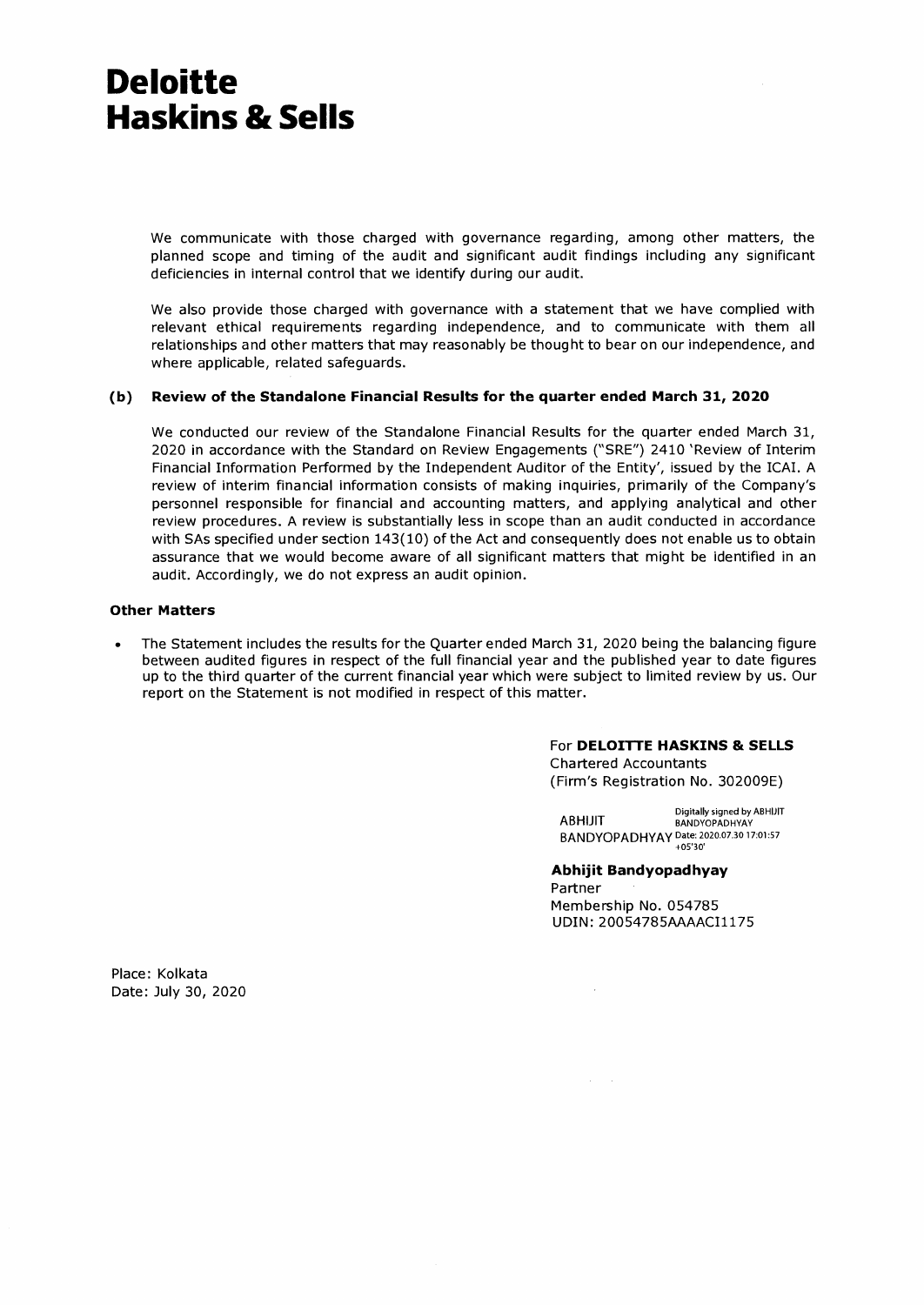Chartered Accountants 13th & 14th Floor Building-Omega Bengal Intelligent Park Block-EP & GP, Sector-V Salt Lake Electronics Complex Kolkata-700 091

Tel: +91 336 6121 1000 Fax: +91 336 6121 1001

#### **INDEPENDENT AUDITOR'S REPORT ON AUDIT OF ANNUAL CONSOLIDATED FINANCIAL RESULTS AND REVIEW OF QUARTERLY FINANCIAL RESULTS**

#### **TO THE BOARD OF DIRECTORS OF KESORAM INDUSTRIES LIMITED**

#### **Opinion and Conclusion**

We have (a) audited the Consolidated Financial Results for the year ended March 31, 2020 and (b) reviewed the Consolidated Financial Results for the quarter ended March 31, 2020 (refer 'Other Matters' section below), which were subject to limited review by us, both included in the accompanying "Statement of Consolidated Financial Results for the Quarter and Year Ended March 31, 2020" of **KESORAM INDUSTRIES LIMITED** ("the Parent") and its subsidiary (the Parent and its subsidiary together referred to as "the Group") and its share of the net loss after tax and total comprehensive loss of its joint venture for the quarter and year ended March 31, 2020, ("the Statement"), being submitted by the Parent pursuant to the requirements of Regulation 33 of the SEBI (Listing Obligations and Disclosure Requirements) Regulations, 2015, as amended ("the Listing Regulations").

#### **(a) Opinion on Annual Consolidated Financial Results**

In our opinion and to the best of our information and according to the explanations given to us, and based on the consideration of the audit reports of other auditors on separate financial statements of subsidiary and joint venture, referred to in Other Matters section below, the Consolidated Financial Results for the year ended March 31, 2020:

- (I) includes the results of Cygnet Industries Limited (Subsidiary) and Gondkhari Coal Mining Limited (Joint Venture);
- (ii) is presented in accordance with the requirements of Regulation 33 of the SEBI (Listing Obligations and Disclosure Requirements) Regulations, 2015, as amended; and
- (iii) gives a true and fair view in conformity with the recognition and measurement principles laid down in the Indian Accounting Standards and other accounting principles generally accepted in India of the consolidated net loss and consolidated total comprehensive loss and other financial information of the Group for the year ended March 31, 2020.

#### **(b) Conclusion on Unaudited Consolidated Financial Results for the quarter ended March 31, 2020**

With respect to the Consolidated Financial Results for the quarter ended March 31, 2020, based on our review conducted and procedures performed as stated in paragraph (b) of Auditor's Responsibilities section below and based on the consideration of the audit reports for the year ended March 31, 2020 of other auditors referred to in Other Matters section below, nothing has come to our attention that causes us to believe that the Consolidated Financial Results for the quarter ended March 31, 2020, prepared in accordance with the recognition and measurement principles laid down in the Indian Accounting Standards and other accounting principles generally accepted in India, has not disclosed the information required to be disclosed in terms of Regulation 33 of the SEBI (Listing Obligations and Disclosure Requirements) Regulations, 2015, as amended, including the manner in which it is to be disclosed, or that it contains any material misstatement.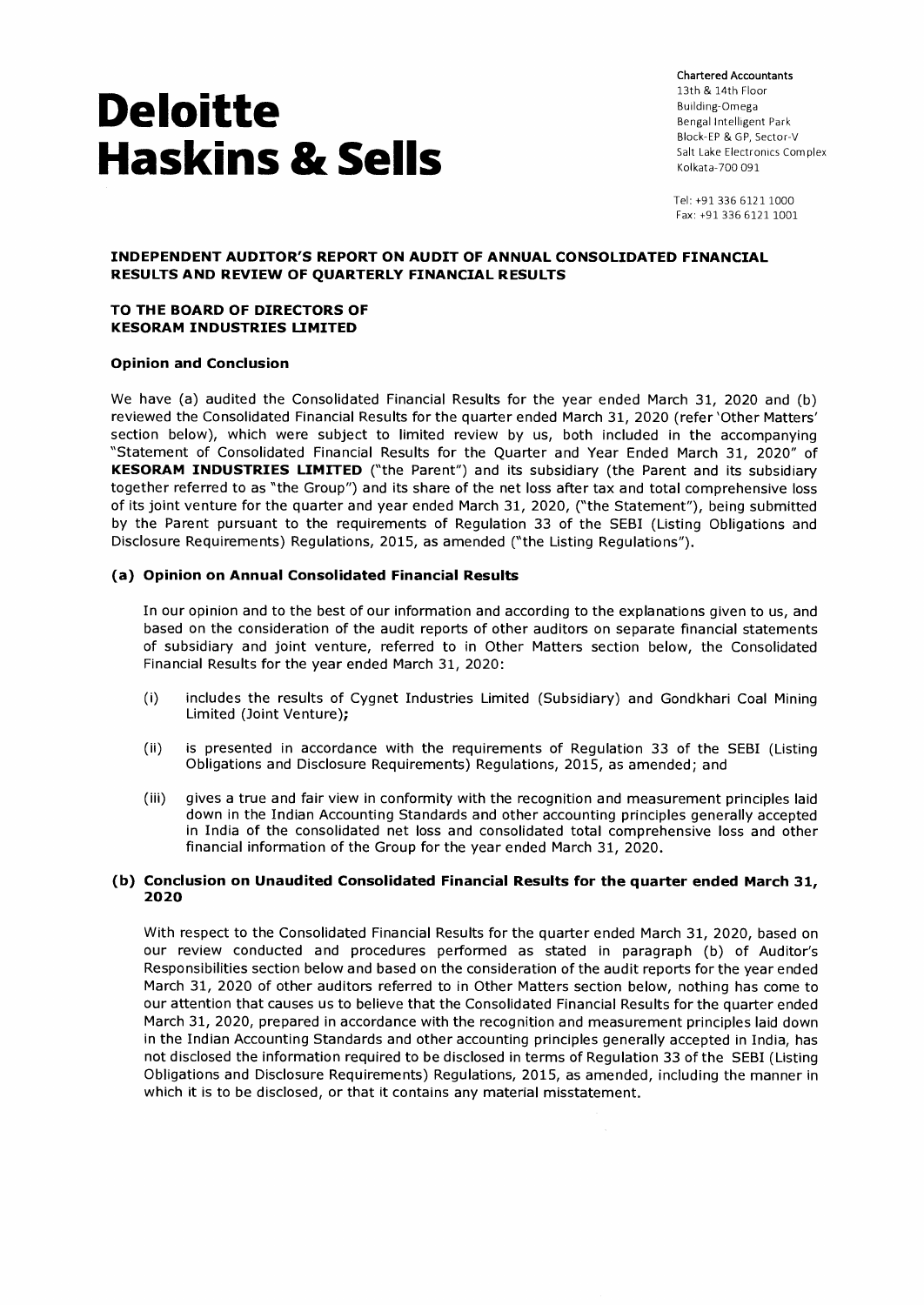#### **Basis for Opinion on the Audited Consolidated Financial Results for the year ended March 31, 2020**

**We conducted our audit in accordance with the Standards on Auditing ("SAs") specified under Section 143(10) of the Companies Act, 2013 ("the Act"). Our responsibilities under those Standards are further described in paragraph (a) of Auditor's Responsibilities section below. We are independent of the Group and its joint venture in accordance with the Code of Ethics issued by the Institute of Chartered Accountants of India ("ICAI") together with the ethical requirements that are relevant to our audit of the Consolidated Financial Results for the year ended March 31, 2020 under the provisions of the Act and the Rules thereunder, and we have fulfilled our other ethical responsibilities in accordance with these requirements and the ICAI's Code of Ethics. We believe that the audit evidence obtained by us and other auditors in terms of their reports referred to in Other Matters section below, is sufficient and appropriate to provide a basis for our audit opinion.** 

#### **Material Uncertainty related to Going Concern**

**We draw attention to Note 6 of the Statement regarding preparation of the financial results of the Group on a going concern. The Group had losses during the previous years and has continued to incur losses during the year. The net current liabilities are Rs. 1,250.50 crore as at March 31, 2020. These conditions, along with the outcome of other matters as set forth in Note 6, indicate existence of material uncertainty, which may cast significant doubts about the Group's ability to continue as a going concern.** 

**Our opinion is not modified in respect of this matter.** 

#### **Emphasis of Matter**

**We draw attention to Note 9 of the Statement, which state that the external borrowings from banks as disclosed in Statement of Assets and Liabilities is after giving effect to transfer of borrowings to the Resulting Company in accordance with the NCLT approved scheme and that the banks are in the process of splitting the loan as per the order. The Parent has received the external confirmations from some banks on the outstanding loan balances as on March 31, 2020 without giving effect to transfer of borrowings to the Resulting Company in accordance with the NCLT approved scheme and the balance as per confirmation does not match to the balance disclosed, to the extent of borrowings transferred to the Resulting Company.** 

**Our opinion is not modified in respect of this matter.** 

#### **Management's Responsibilities for the Statement**

**This Statement, which includes the Consolidated Financial Results is the responsibility of the Parent's Board of Directors and has been approved by them for the issuance. The Consolidated Financial Results for the year ended March 31, 2020, has been compiled from the related audited consolidated financial statements. This responsibility includes the preparation and presentation of the Consolidated Financial Results for the quarter and year ended March 31, 2020 that give a true and fair view of the consolidated net loss and consolidated other comprehensive loss and other financial information of the Group in accordance with the recognition and measurement principles laid down in the Indian Accounting Standards, prescribed under Section 133 of the Act, read with relevant rules issued thereunder and other accounting principles generally accepted in India and in compliance with Regulation 33 of the Listing Regulations.** 

**The respective Board of Directors of the companies included in the Group and of its joint venture are responsible for maintenance of adequate accounting records in accordance with the provisions of the Act for safeguarding the assets of the Group and its joint venture and for preventing and detecting frauds and other irregularities; selection and application of appropriate accounting policies; making judgments**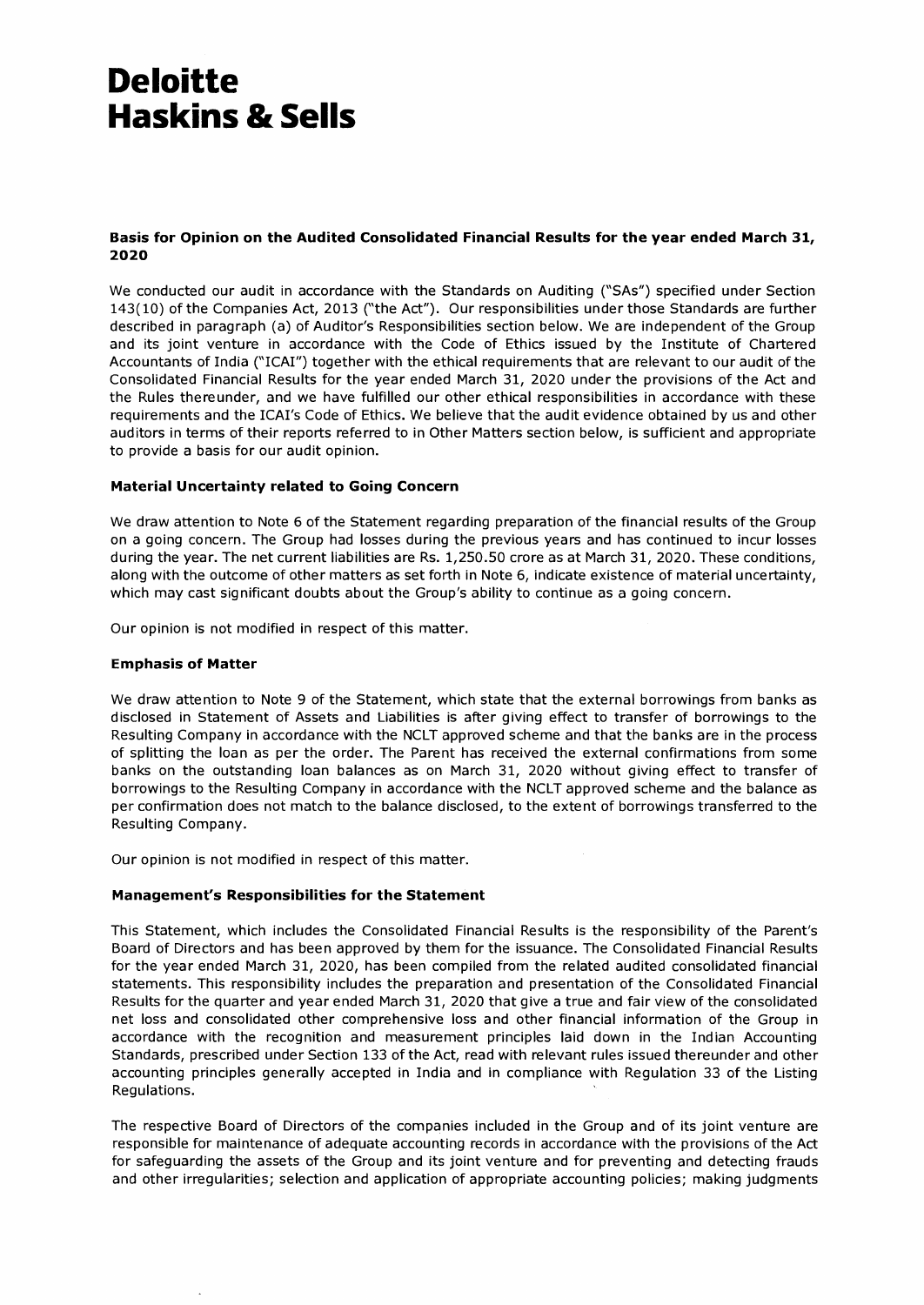and estimates that are reasonable and prudent; and the design, implementation and maintenance of adequate internal financial controls, that were operating effectively for ensuring the accuracy and completeness of the accounting records, relevant to the preparation and presentation of the respective financial results that give a true and fair view and are free from material misstatement, whether due to fraud or error, which have been used for the purpose of preparation of this Consolidated Financial Results by the Directors of the Parent, as aforesaid.

In preparing the Consolidated Financial Results, the respective Board of Directors of the companies included in the Group and of its joint venture are responsible for assessing the ability of the respective entities to continue as a going concern, disclosing, as applicable, matters related to going concern and using the going concern basis of accounting unless the respective Board of Directors either intends to liquidate their respective entities or to cease operations, or has no realistic alternative but to do so.

The respective Board of Directors of the companies included in the Group and of its joint venture are responsible for overseeing the financial reporting process of the Group and of its joint venture.

#### **Auditor's Responsibilities**

#### **(a) Audit of the Consolidated Financial Results for the year ended March 31, 2020**

Our objectives are to obtain reasonable assurance about whether the Consolidated Financial Results for the year ended March 31, 2020 as a whole are free from material misstatement, whether due to fraud or error, and to issue an auditor's report that includes our opinion. Reasonable assurance is a high level of assurance, but is not a guarantee that an audit conducted in accordance with SAs will always detect a material misstatement when it exists. Misstatements can arise from fraud or error and are considered material if, individually or in the aggregate, they could reasonably be expected to influence the economic decisions of users taken on the basis of this Consolidated Financial Results.

As part of an audit in accordance with SAs, we exercise professional judgment and maintain professional skepticism throughout the audit. We also:

- Identify and assess the risks of material misstatement of the Annual Consolidated Financial Results, whether due to fraud or error, design and perform audit procedures responsive to those risks, and obtain audit evidence that is sufficient and appropriate to provide a basis for our opinion. The risk of not detecting a material misstatement resulting from fraud is higher than for one resulting from error, as fraud may involve collusion, forgery, intentional omissions, misrepresentations, or the override of internal control.
- Obtain an understanding of internal control relevant to the audit in order to design audit procedures that are appropriate in the circumstances, but not for the purpose of expressing an opinion on the effectiveness of such controls.
- Evaluate the appropriateness of accounting policies used and the reasonableness of accounting estimates made by the Board of Directors.
- Evaluate the appropriateness and reasonableness of disclosures made by the Board of Directors in terms of the requirements specified under Regulation 33 of the Listing Regulations.
- Conclude on the appropriateness of the Board of Directors' use of the going concern basis of accounting and, based on the audit evidence obtained, whether a material uncertainty exists related to events or conditions that may cast significant doubt on the ability of the Group and its joint venture to continue as a going concern. If we conclude that a material uncertainty exists, we are required to draw attention in our auditor's report to the related disclosures in the Consolidated Financial Results or, if such disclosures are inadequate, to modify our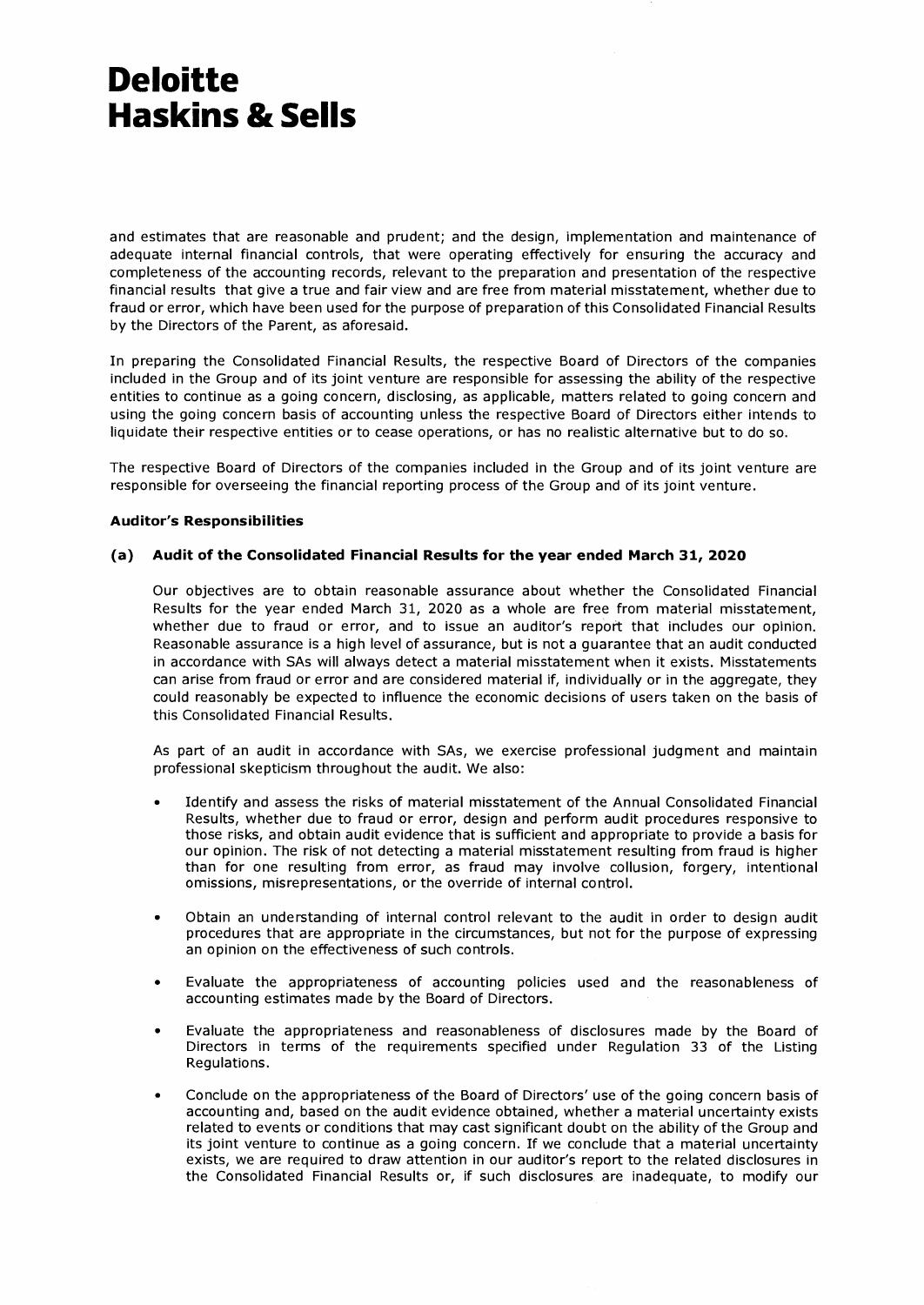opinion. Our conclusions are based on the audit evidence obtained up to the date of our auditor's report. However, future events or conditions may cause the Group and its joint venture to cease to continue as a going concern.

- Evaluate the overall presentation, structure and content of the Annual Consolidated Financial Results, including the disclosures, and whether the Annual Consolidated Financial Results represent the underlying transactions and events in a manner that achieves fair presentation.
- Perform procedures in accordance with the circular issued by the SEBI under Regulation 33(8) of the SEBI (Listing Obligations and Disclosure Requirements) Regulations, 2015.
- Obtain sufficient appropriate audit evidence regarding the Annual Standalone Financial Results of the entities within the Group and its joint venture to express an opinion on the Annual Consolidated Financial Results. We are responsible for the direction, supervision and performance of the audit of financial information of such entities included in the Annual Consolidated Financial Results of which we are the independent auditors. For the other entities included in the Annual Consolidated Financial Results, which have been audited by the other auditors, such other auditors remain responsible for the direction, supervision and performance of the audits carried out by them. We remain solely responsible for our audit opinion.

Materiality is the magnitude of misstatements in the Annual Consolidated Financial Results that, individually or in aggregate, makes it probable that the economic decisions of a reasonably knowledgeable user of the Annual Consolidated Financial Results may be influenced. We consider quantitative materiality and qualitative factors in (i) planning the scope of our audit work and in evaluating the results of our work; and (ii) to evaluate the effect of any identified misstatements in the Annual Consolidated Financial Results.

We communicate with those charged with governance of the Parent and such other entities included in the Consolidated Financial Results of which we are the independent auditors regarding, among other matters, the planned scope and timing of the audit and significant audit findings including any significant deficiencies in internal control that we identify during our audit.

We also provide those charged with governance with a statement that we have complied with relevant ethical requirements regarding independence, and to communicate with them all relationships and other matters that may reasonably be thought to bear on our independence, and where applicable, related safeguards.

#### **(b) Review of the Consolidated Financial Results for the quarter ended March 31, 2020**

We conducted our review of the Consolidated Financial Results for the quarter ended March 31, 2020 in accordance with the Standard on Review Engagements (SRE) 2410 'Review of Interim Financial Information Performed by the Independent Auditor of the Entity', issued by the ICAI. A review of interim financial information consists of making inquiries, primarily of the Company's personnel responsible for financial and accounting matters, and applying analytical and other review procedures. A review is substantially less in scope than an audit conducted in accordance with SA specified under section 143(10) of the Act and consequently does not enable us to obtain assurance that we would become aware of all significant matters that might be identified in an audit. Accordingly, we do not express an audit opinion.

The Statement includes the results of the entities as listed under paragraph (a)(i) of Opinion and Conclusion section above.